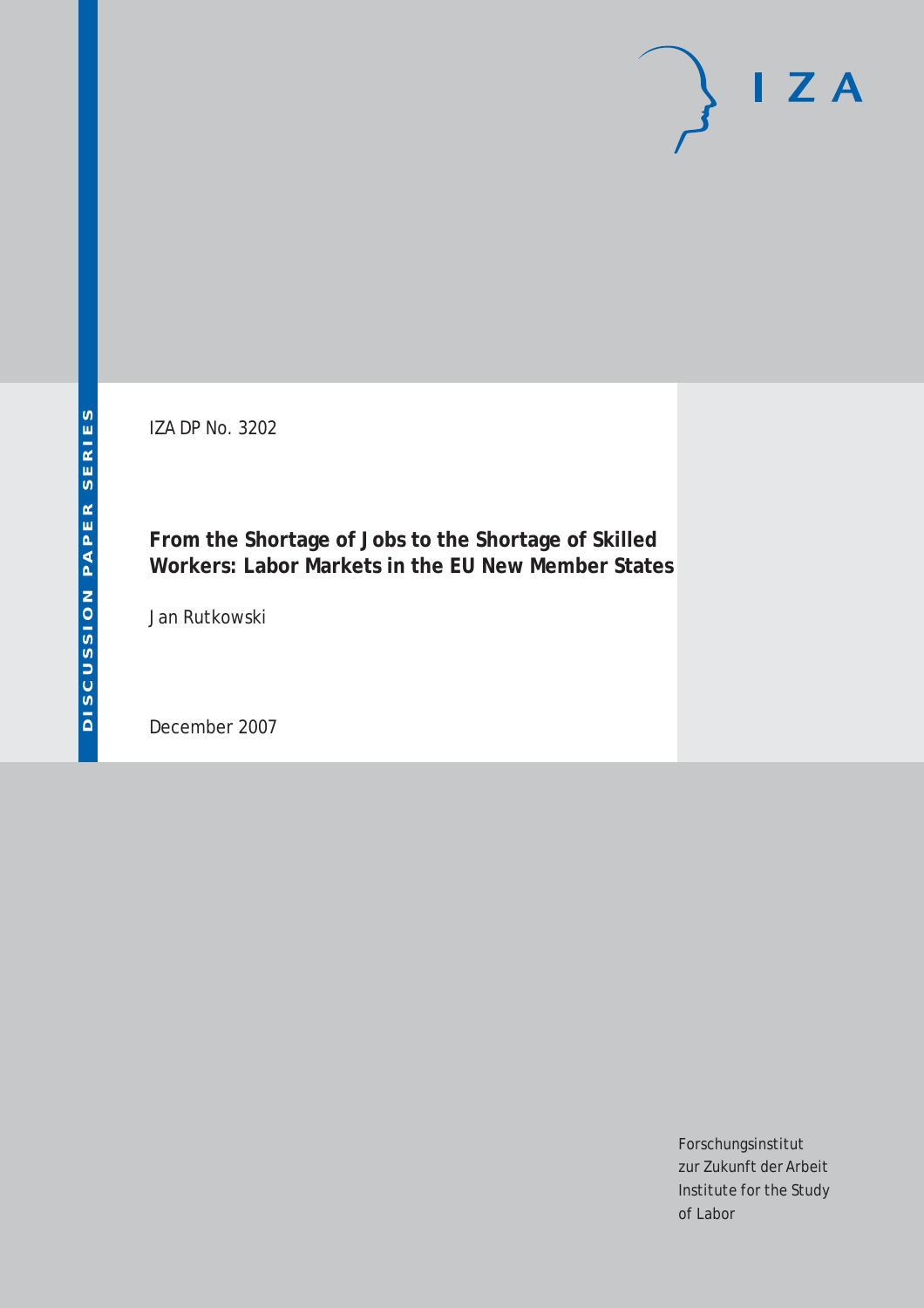# **From the Shortage of Jobs to the Shortage of Skilled Workers: Labor Markets in the EU New Member States**

**Jan Rutkowski** 

*World Bank and IZA* 

Discussion Paper No. 3202 December 2007

IZA

P.O. Box 7240 53072 Bonn Germany

Phone: +49-228-3894-0 Fax: +49-228-3894-180 E-mail: [iza@iza.org](mailto:iza@iza.org)

Any opinions expressed here are those of the author(s) and not those of the institute. Research disseminated by IZA may include views on policy, but the institute itself takes no institutional policy positions.

The Institute for the Study of Labor (IZA) in Bonn is a local and virtual international research center and a place of communication between science, politics and business. IZA is an independent nonprofit company supported by Deutsche Post World Net. The center is associated with the University of Bonn and offers a stimulating research environment through its research networks, research support, and visitors and doctoral programs. IZA engages in (i) original and internationally competitive research in all fields of labor economics, (ii) development of policy concepts, and (iii) dissemination of research results and concepts to the interested public.

IZA Discussion Papers often represent preliminary work and are circulated to encourage discussion. Citation of such a paper should account for its provisional character. A revised version may be available directly from the author.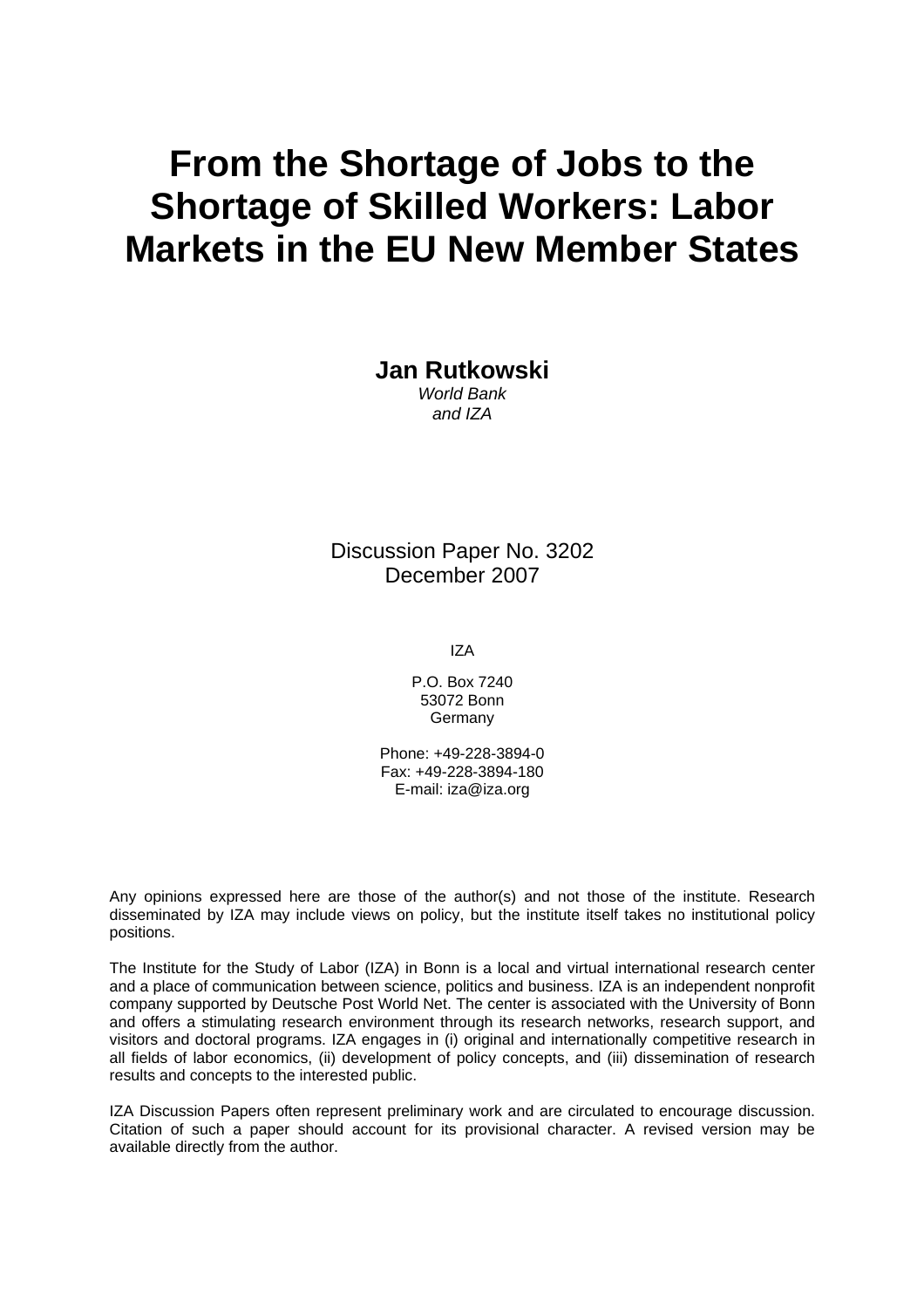IZA Discussion Paper No. 3202 December 2007

## **ABSTRACT**

### **From the Shortage of Jobs to the Shortage of Skilled Workers: Labor Markets in the EU New Member States**

Labor markets in the transition economies of Central and Eastern Europe underwent a dramatic transformation. Notably, this transformation took place within just a few years. Until the mid-2000s job opportunities were scarce and unemployment was high. But since then labor demand has picked up and unemployment has dropped substantially. In contrast to the earlier period of weak labor demand, it is now the supply side of the labor market that constrains job creation. These spectacular improvements can hardly be attributed to the greater labor market flexibility or to the more efficient matching of workers with jobs because no major reforms to labor market institutions were recently implemented in the region. Instead, the main cause was a strong increase in labor demand, as evidenced by the increase in the job vacancy rates and real wages. The surge in labor demand is likely to reflect successful enterprise restructuring supported by the improvements in the investment climate and access to global markets associated with the EU accession. For a long time enterprises in transition economies were improving competitiveness by shedding of redundant labor. Now they use productivity gains to invest, expand output and hire more workers. However, the emerging skills shortages may constrain firm growth. Thus the transition economies face a challenge of mobilizing effective labor supply. This requires improving labor supply incentives and investing in education. This paper documents the recent changes in labor market conditions in the transition economies, suggests tentative explanations, and finally suggests policies to address the emerging challenges.

JEL Classification: J21, J23, J63, J64, P23, O52

Keywords: transition economies, labor market, unemployment, skill shortages

Corresponding author:

Jan Rutkowski World Bank 1818 H Street, N.W. Washington, DC 20433 USA E-mail: [jrutkowski@worldbank.org](mailto:jrutkowski@worldbank.org)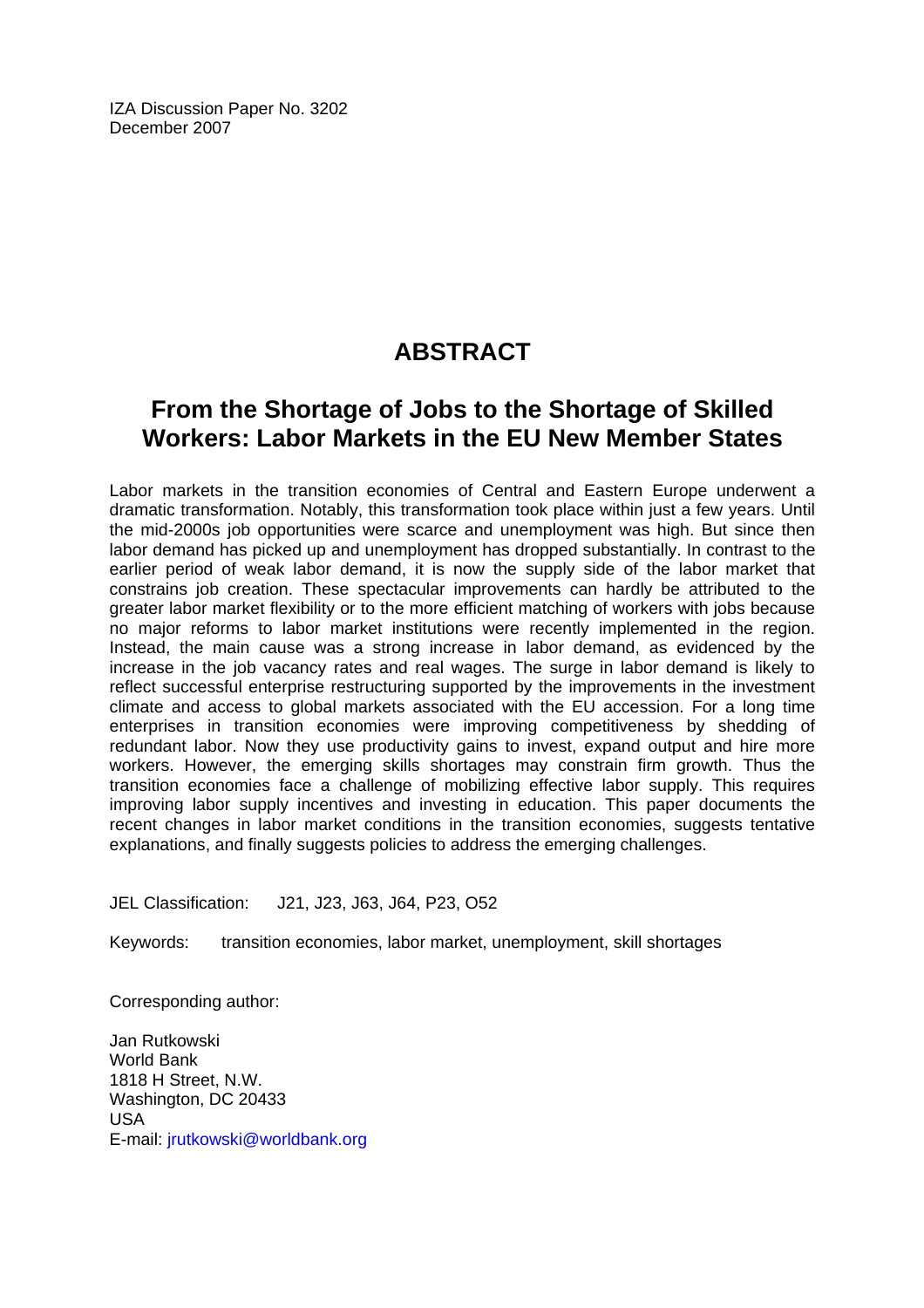#### **FROM THE SHORTAGE OF JOBS TO THE SHORTAGE OF SKILLED WORKERS**

### **LABOR MARKETS IN THE EU NEW MEMBER STATES**<sup>[1](#page-3-0)</sup>

#### **BY**

### **JAN RUTKOWSKI**<sup>[2](#page-3-1)</sup>

Unemployment has fallen substantially in virtually all EU8+2 countries since 2004 due to strong growth in labor demand. This labor demand growth has given rise to skill shortages and associated wage pressures, often amplified by out-migration. However, employment/working age population ratios are relatively low. In contrast to the earlier period of weak labor demand it is now the supply side of the labor market that constrains new job creation. Many persons of working age are economically inactive in EU8+2 either because they lack skills demanded by employers, or because of labor supply disincentives, such as early retirement benefits, high payroll taxes, or limited opportunities for flexible work arrangements. Hence the main challenge facing now EU8+2 is to mobilize labor supply to meet the demand. Addressing the emerging skills shortages is particularly important, because failure to do so will constrain to job creation and future economic growth. To increase the *effective* labor supply EU8+2 countries need to: (a) improve labor supply incentives through reforming the social security systems, (b) improve worker skills through reforming the educational systems; and (c) import labor with skills that are in short supply by opening labor markets to foreign workers. The weights assigned to each policy depend on the nature of the most binding constraint to labor supply, which vary across countries.

The objective of this study is to document the recent changes in labor market conditions in EU8+2, to suggest some tentative explanations for the observed trends and patterns, and to recommend policies to address the emerging challenges.

The study is divided into five sections. Section I presents recent labor market changes in EU8+2. Section II discusses the main factors behind the improvement in employment outcomes in EU8+2. Section III identifies reasons for still low employment rates in most EU8+2 countries. Section IV focuses on the causes of low employment rates among youth and older workers - the two groups among which the employment rate is particularly low. Section V argues that skill shortages are an emerging labor market challenge in EU8. Section VI recommends policies to address labor and skills shortages.

#### **I. Marked improvement in Labor Market Conditions in EU8+2**

 $\overline{a}$ 

**Until the early 2000s labor market outcomes were disappointing in virtually all EU8+2 countries.** Unemployment was high – often in double digits – and the employment/working age population ratio, at around 60 percent was low, not only in relation to the Lisbon target of 70 percent, but was also below the EU-15 average of about 65 percent. These unfavorable labor market outcomes persisted despite economic growth. In fact, many EU8+2 countries

<span id="page-3-0"></span><sup>&</sup>lt;sup>1</sup> The paper focuses on a group of countries referred to as EU8+2, which comprises transition economies of Central and Eastern Europe that joined the EU in 2004 (Czech Republic, Estonia, Hungary, Latvia,

Lithuania, Poland, Slovakia and Slovenia), and in 2007 (Bulgaria and Romania). Croatia, which is an EU accession country, is also covered.

<span id="page-3-1"></span><sup>&</sup>lt;sup>2</sup> The paper originally appeared as Special Topic in the *World Bank EU8+2 Regular Economic Report*, September 2007. It draws on inputs provided by a team of World Bank economists in the region including Paulina Holda, Leszek Kąsek, Ewa Korczyc, Anton Marcincin, Ewa Skrok and Lars Sondergaard. Thomas Blatt-Laursen and Catalin Pauna provided helpful comments and suggestions.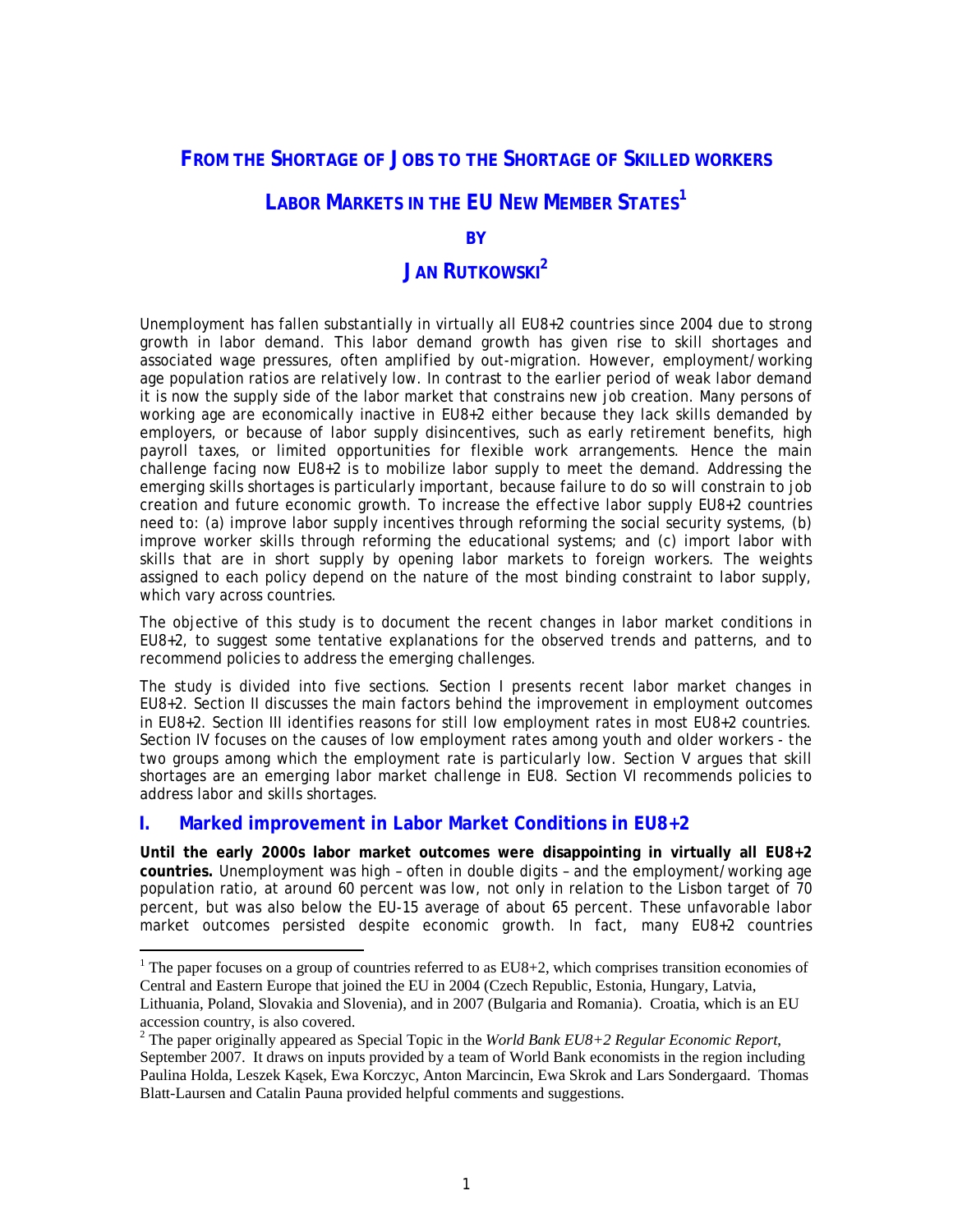experienced periods of jobless growth, when the growth in output was not associated with the growth in employment. The low elasticity of employment to growth reflected the so-called "defensive" enterprise restructuring. Firms tried to become competitive by reducing costs and shedding redundant labor. The period saw substantial job reallocation. However, this was driven largely by high rates of job destruction rather than by high rates of job creation. The size of the "new" expanding sector was too small to absorb labor released in the "old" decliningsector.<sup>3</sup> Labor demand was thus low, which meant limited hiring by firms, and little opportunity for jobseekers to escape unemployment (World Bank 2005).

**In addition, intensive enterprise restructuring and the attendant high rates of job reallocation led to high rates of frictional unemployment where workers were moving from old jobs in the declining sectors to new jobs in expanding sectors.** These transitions from old to new jobs were difficult as the newly created jobs often had skill requirements and locations different from the old jobs. Many workers, especially older ones, who lost their jobs in the declining industries (for example, heavy industry, mining) and lacked the skills required in the expanding industries (mainly in the services sector) withdrew from the labor force. This was facilitated by the availability of early retirement schemes and other welfare benefits. In addition, many workers withdrew from the labor force discouraged by the scarcity of job opportunities and fruitless job search efforts. For example, in Poland in 2002 discouraged workers accounted for 18 percent of the all economically inactive.<sup>4</sup> [C](#page-4-1)onsequently, the so-called "augmented unemployment rate", which takes into account both the unemployed and the discouraged workers, was substantially higher in EU8+2 countries than the standard unemploymentrate.<sup>5</sup>

**The scarcity of job opportunities which was the main factor behind the poor employment outcomes during the initial phase of labor market transition in the EU8+2 countries is no longer present.** In the mid-2000s — which coincided with the EU accession of eight transition economies $-$  labor demand picked up and since then jobs have become more plentiful.<sup>6</sup> - The pace of job creation began to exceed that of job destruction, so employment is growing and unemployment falling. Growth in employment goes hand in hand with the growth in real wages (see section II below), underlying the net increase in labor demand as the main factor behind theimprovement in labor market conditions.<sup>7</sup>

This growth in labor demand is the result of two factors. First is the strong economic growth ignited by, global market conditions and, inter alia, EU accession. Second is an increase in the labor content of growth. The latter is likely the result of successful enterprise restructuring which rendered EU8+2 firms more competitive, allowing them to invest and expand.

**[Chart 1](#page-5-0) shows employment dynamics in EU8+2 countries from 1997 to 2006.** The general pattern is that employment growth turns from negative before 2000 to roughly stable between 2001 and 2004 and then to positive since 2005 (Croatia, Hungary and Slovenia are exceptions).<sup>[8](#page-4-5)</sup> In a number of cases the acceleration of employment growth rates in the recent period is

<span id="page-4-0"></span>a<br><sup>3</sup> The "new" sector consists mainly of *de novo* private, usually small firms, in the expanding industries, largely in services; the "old" sector consists of state owned or privatized firms, usually larger ones, in the shrinking industries, such as heavy industry or mining (World Bank 2002).

<span id="page-4-1"></span><sup>&</sup>lt;sup>4</sup> In the Labor Force Survey the discouraged workers are defined as those who are willing to work but are not actively seeking employment.

<span id="page-4-2"></span><sup>&</sup>lt;sup>5</sup> For example, in Poland the augmented unemployment rate at 29 percent in 2002 was 9 percentage points higher than the standard unemployment rate.

<span id="page-4-3"></span><sup>&</sup>lt;sup>6</sup> This overall positive picture may mask significant regional variation in job prospects. In rural areas and in small towns job opportunities are often still limited, which, given the relatively low internal labor mobility in EU8+2, contributes to unemployment, despite the overall strong increase in labor demand.

<span id="page-4-4"></span>pressures.<br><sup>8</sup> Doviation 7 Labor emigration after the EU accession, which represents a negative supply shock, has contributed to wage

<span id="page-4-5"></span>Deviations from the general pattern of employment evolution during the transition reflect differences among countries in the speed of enterprise restructuring, and in sensitivity to external demand shocks (e.g. the Russian crisis). For example, Hungary experienced a wave of mass lay-offs already at the beginning of the transition. In contrast, enterprise restructuring in Croatia has been relatively slow, not least because of strict employment protection legislation (Rutkowski 2003a).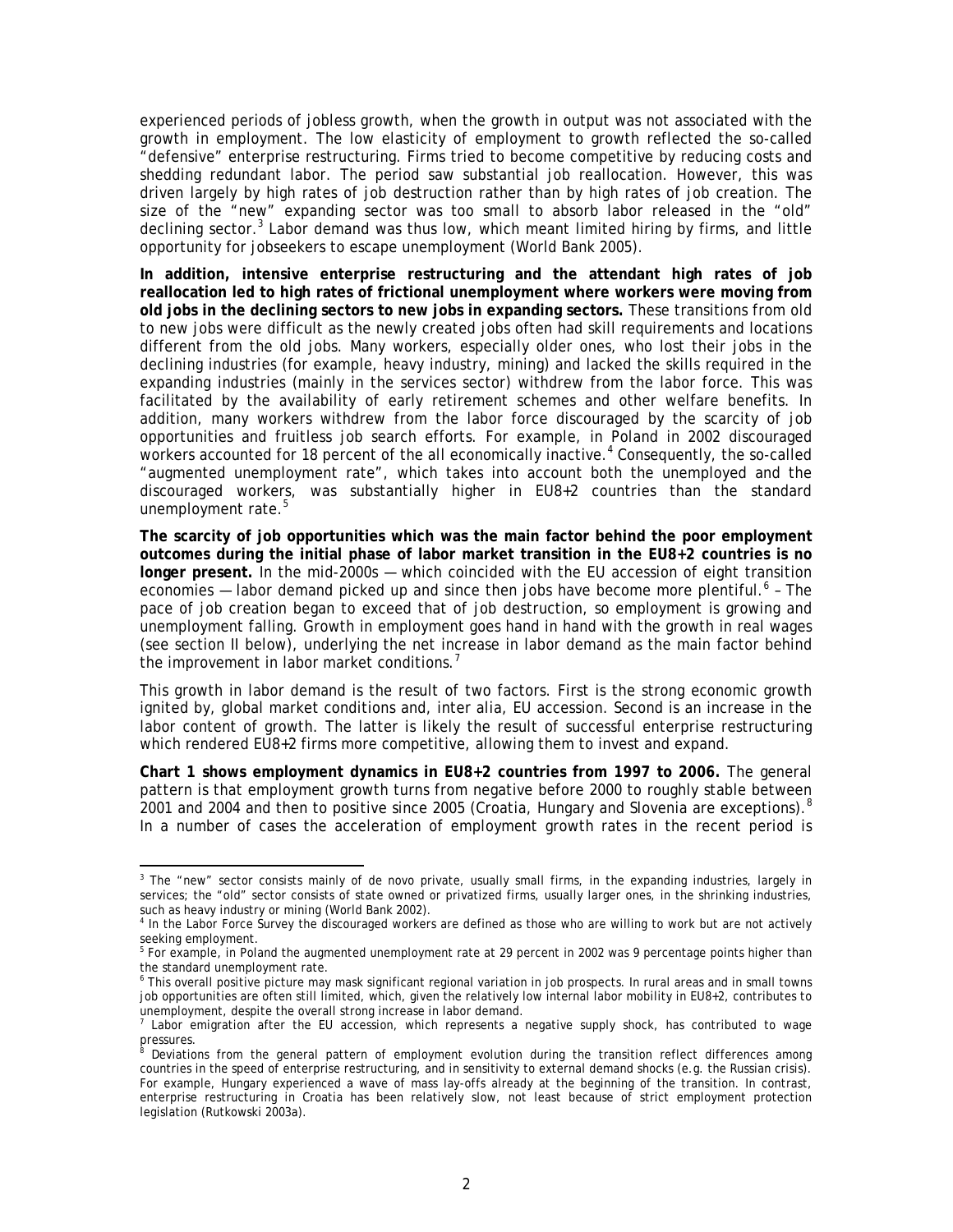remarkable. The most spectacular turnaround occurred in the Baltic States, but also in Poland and Bulgaria. For example, in Estonia the annual rate of employment growth increased from - 2.0 percent during 1997-2000 to 3.7 percent during 2005-2006; in Poland from roughly -1.0 during 1997 – 2004 to 2.8 during 2005-2006.



#### <span id="page-5-0"></span>**Chart 1. Average annual employment growth**

#### *Source: Eurostat, Bank staff calculations*

**The increase in employment reflects the acceleration of economic growth in EU8+2 countries but, importantly, also an increase in the labor content of growth** [\(Chart 2\)](#page-5-1). Until 2004 the elasticity of employment with respect to output was in most EU8+2 countries either negative or negligible, meaning that output growth was not associated with employment growth. Starting with 2005 in all EU8+2 countries employment elasticities became positive and quite substantial, implying a significantly stronger effect of output growth on employment growth.

#### <span id="page-5-1"></span>**Chart 2. Employment elasticity of growth.**

Since 2003 employment has stared to respond to economic growth in EU8+2 and Croatia



#### <span id="page-5-2"></span>**Table 1. Elasticity of employment to output, EU8+2, 1998-2006**

|    | 1998 - 2000 | 2001-2003 | 2004-2006 |
|----|-------------|-----------|-----------|
| CZ | $-0.05$     | $-0.02$   | 0.18      |
| EE | $-3.78$     | 0.16      | 0.22      |
| HU | 0.47        | 0.14      | 0.01      |
| LV | $-0.32$     | 0.25      | 0.23      |
| LT | 0.17        | 0.06      | 0.18      |
| PL | $-0.35$     | $-1.42$   | 0.50      |
| SK | $-8.63$     | 0.12      | 0.14      |
| SI | 0.14        | 0.13      | 0.14      |
| BG | $-0.07$     | 0.19      | 0.48      |
| RO | 1.16        | $-0.26$   | 0.15      |
| ΗR | 1.52        | $-0.13$   | 0.31      |

#### *Source: Eurostat, Bank staff calculations Source: Eurostat, Bank staff calculations*

**[Table 1](#page-5-2) illustrates the almost uniform increase in employment elasticities across the EU8+2 and Croatia in recent years.** For example, in Bulgaria, which is a representative case, employment elasticity to growth increased from roughly -0.1 during the late 1990s to 0.2 - 0.5 during the early to mid 2000s. Overall, in most countries the elasticity coefficient currently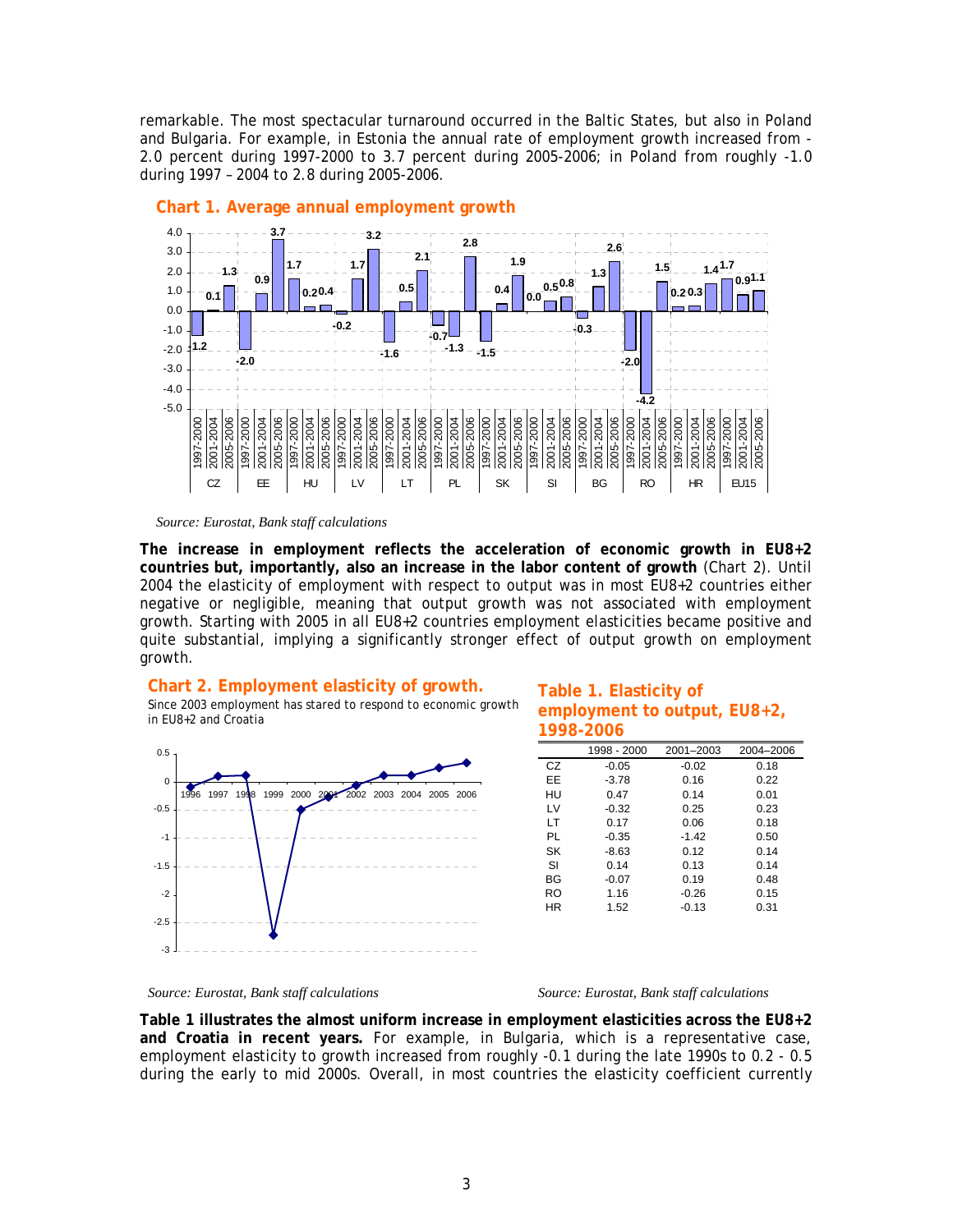varies around 1/3, ranging from nil in Hungary to 0.5 in Bulgaria and Poland. That is, 1 percent growthin output is associated with employment growth of 1/3 percent. Put differently, employment growth contributes 1/3 to output growth while the remaining 2/3 is accounted for by labor productivity growth.<sup>10</sup>

**Growth is most employment intensive in the construction and services sectors, while in industry, and especially in agriculture, employment elasticities tend to be close to zero or negative.** Still in some countries — Bulgaria, Lithuania and Poland — output growth in industry in recent years is not only due to productivity growth but also to employment growth. The implication is that the key to future employment growth in EU8+2 and Croatia is the development of a modern services sector which in these countries remains smaller than in mature market economies. This does not mean that industry has no role to play in job creation, but that the role is likely to be secondary.

**Expectedly, the high rate of net job creation observed in EU8+2 and Croatia since the mid 2000s has led — with some lag — to the fall in the unemployment rate and a concomitant increase in the employment/population ratio.** The fall in the unemployment rate in the mid-2000s has been spectacular ([Chart 3](#page-6-0)). In the early 2000s the unemployment rate in region hovered around 15 percent (with the exception of the Czech Republic, Hungary, Romania and Slovenia). Currently, in most EU8+2 the unemployment rate is below 10 percent. The most dramatic drops in the unemployment rate occurred in

 $\overline{a}$ 

<span id="page-6-0"></span>



*Source: Eurostat, Bank staff calculations Notes: For HR data from 2002* 

the Baltic States, Bulgaria and Slovakia. For example, in Lithuania the unemployment rate fell by nearly 11 percentage points over 6 years. According to the most recent data, Poland is following this pattern with a reduction of the unemployment rate from about 20 percent in 2002 to some 10 percent in 2007. These developments mark an unprecedented change in labor market conditions across a large group of countries and within a short period of time. The substantial labor market slack, characteristic of the earlier stage of the transition has virtually disappeared and there are now signs of emerging labor shortages (see section V below).

<span id="page-6-1"></span><sup>9</sup> The issue of causality is tricky here. On the one hand, it is employment growth that contributes to output growth (as in the production function). On the other, it is firms' intentions to increase output (in response to expected growth in product demand) that cause them to increase employment.

<sup>10</sup>This simple analysis is meant to depict the overall change in the labor content of growth that occurred along with the progress of the transition. It disregards the fact that EU8+2 and Croatia have followed different paths of transition (for example significant labor shedding occurred in Hungary and Poland much earlier than in Bulgaria and Romania). Accordingly, in a particular period EU8+2 and Croatia were at different stages of restructuring, making the elasticity figures not directly comparable. For this reason the above analysis should be regarded as only illustrative.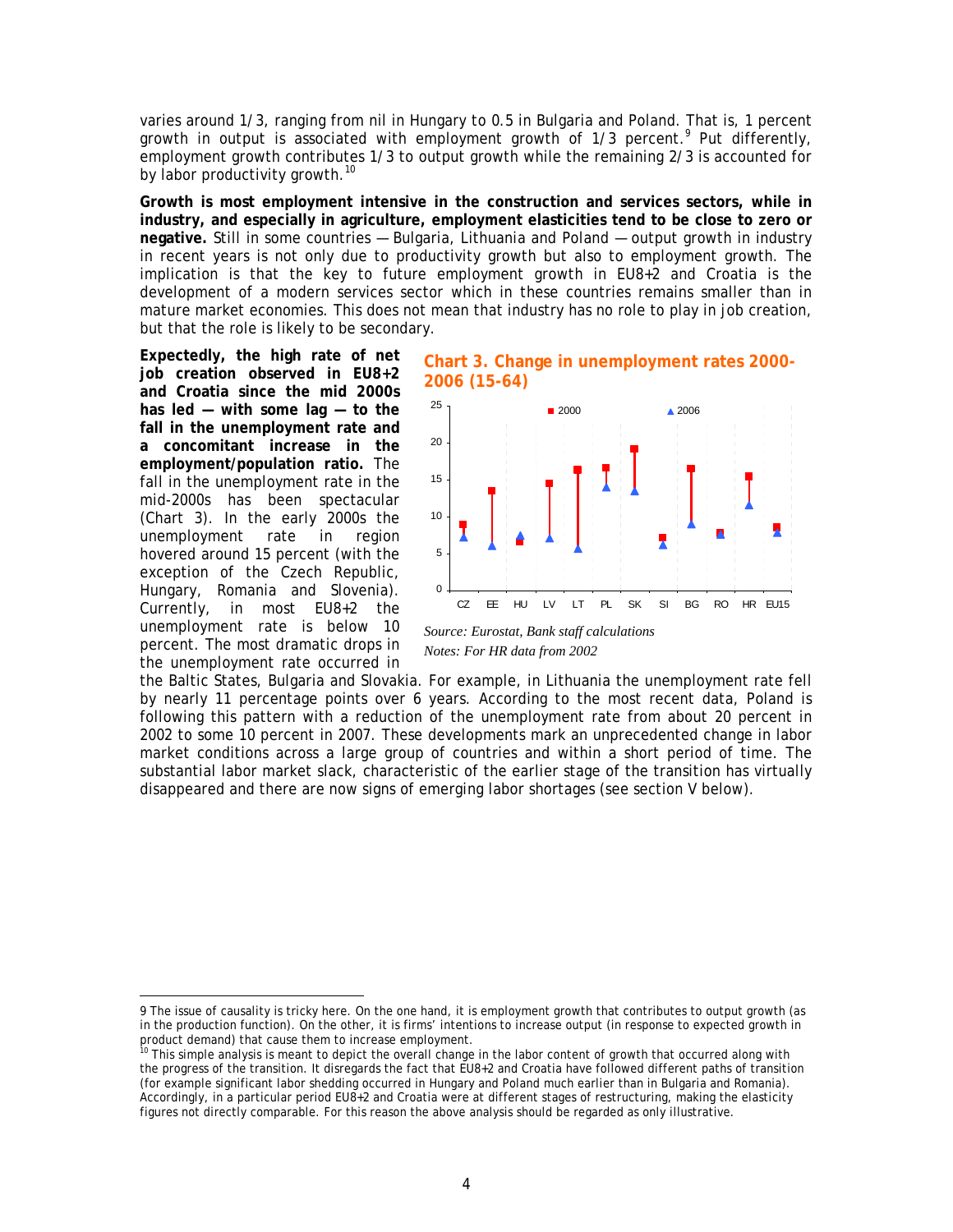**Unemployment rates fell largely because many of the unemployed were able to find jobs thanks to the accelerated pace of job creation.** Thus, the fall in unemployment led to an increase in the ratio of employment/working age population, i.e. to better u[tilization of labor resource](#page-7-0)<sup>[11](#page-7-1)</sup>. Chart 4 shows the progress that EU8+2 countries have recently achieved in moving towards the Lisbon target of the 70 percent employment/working age population ratio. Again, the Baltic States made the biggest strides. For example, in Latvia the employment ratio increased by nearly 9 percentage points from

<span id="page-7-0"></span>**Chart 4. Change in employment rates 2000- 2006 (15-64)** 



*Source: Eurostat, Bank staff calculations. Notes: For HR data from 2002.* 

2000 to 2006 and is now slightly above the EU15 average. Bulgaria also has made a substantial progress, although from a very low level so that a large gap still remains.

Some countries however have achieved little progress. These include Croatia, Hungary and Poland, where the employment/population ratio has moved very little and remains low. Romania stands out as the only country in the region where the employment/population ratio fell during the 2000s.<sup>[12](#page-7-2)</sup> The dip was considerable (over 5 percentage points) and as a result Romania is now among the worst performers in terms of the utilization of labor resources.

**Although most countries in the region have achieved substantial progress in the utilization of their labor resources, there is no room for complacency.** After all, in whole region the employment/population ratio is still well below the Lisbon target, and in most it is below the EU15 average. And while the EU15 average can be useful reference point, one should bear in mind that labor market performance in many, especially continental, EU15 countries leaves much to be desired: unemployment rates are relatively high, and labor force participation is low. The employment rates in well performing labor markets, such as that of Denmark, Ireland, the Netherlands or the UK are close to or exceed the Lisbon target of 70 percent. Thus, there is still considerable space in virtually all EU8+2 economies to mobilize labor supply in order to better utilize labor resources and promote economic growth. We look at this issue in more detail in section III.

#### **II. The Surge in Labor Demand is a Key Factor Behind the Recent Improvements in Employment Outcomes in EU8+2**

**What has caused the recent spectacular improvement in labor market conditions in the region?** An obvious answer seems to be that the primary factor is the strong economic growth, associated with EU accession and a global economic upswing. But this can only be part of the story. We have already seen that economic growth does not necessarily translate into employment growth as virtually all the countries experienced periods of jobless growth. The more relevant question is why the elasticity of employment to output increased in EU8+2. There are four possible explanations for the recent fall in unemployment: (a) an increase in firm demand for labor associated with successful firm restructuring and the economic upswing,

<span id="page-7-1"></span>This is not an obvious effect. Unemployment can decrease because the unemployed withdraw from the labor force (as it happened for example in Hungary in the late 1990s). In such a case the fall in unemployment does not lead to the increase in the employment/population ratio.

<span id="page-7-2"></span> $12$  This was associated with the decline in rural employment, while urban exhibited some upward trend. Up to the early 2000s, agriculture acted as a shock absorber and an employer of last resort in Romania, including for workers released from the industry sector. After peaking in 2004 (at some 40% of total employment) agricultural employment has begun to decrease again in Romania.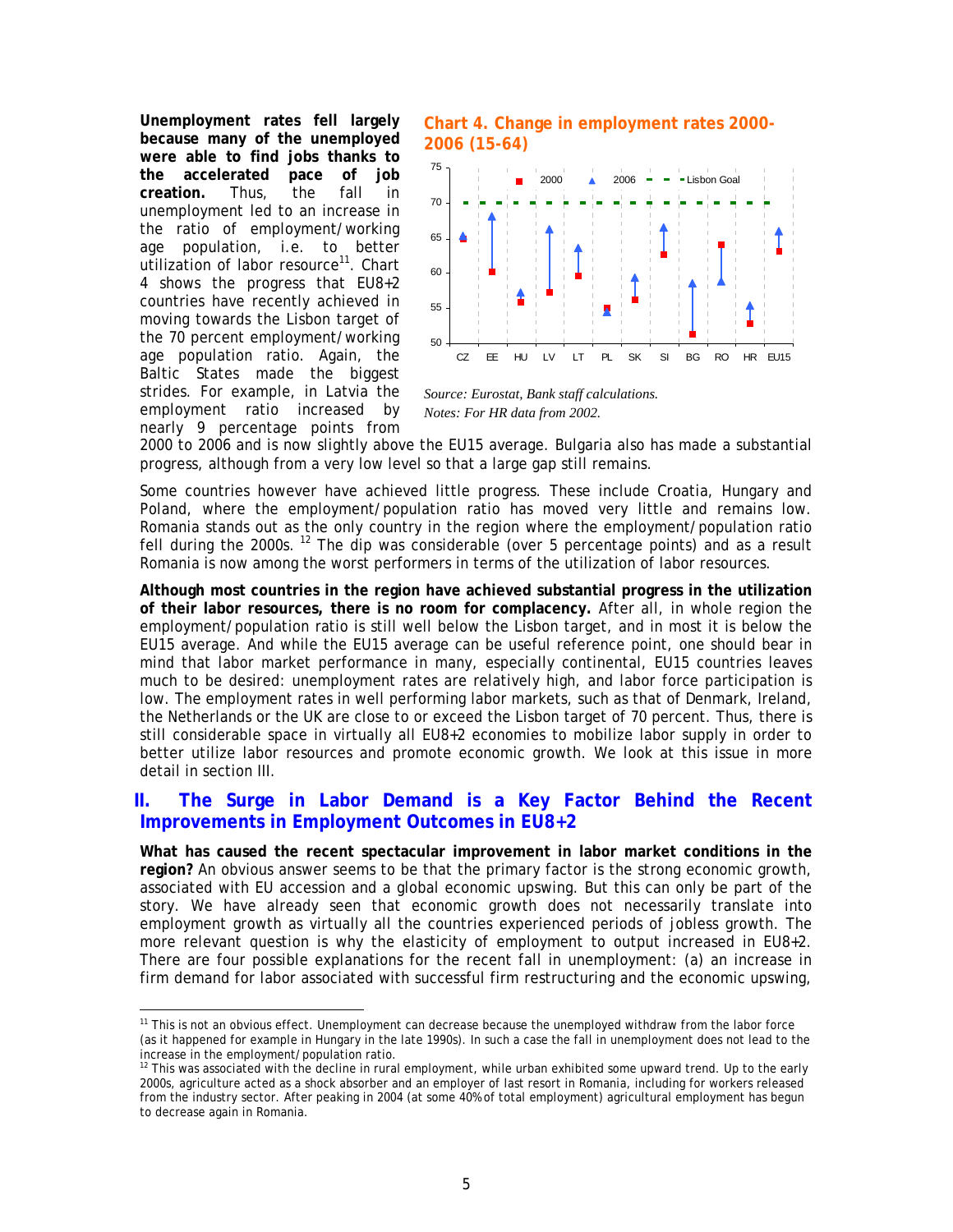(b) enhanced labor market flexibility, (c) more effective matching of workers to jobs thanks to active labor market programs, and (d) out-migration of "excess" labor thanks to the opening of some EU15 labor markets. While the evidence is still tentative we conclude that the first hypothesis—a positive shock to labor demand—is the most plausible one.

#### **a) Firms' demand for labor**

**A marked increase in vacancy rates points to the increase in labor demand as a primary factor behind the recent improvement in labor market conditions in EU8+2.** The average job vacancy rate<sup>[13](#page-8-2)</sup> in the region, which is an indicator of the strength of labor demand, increased by almost 60 percent within the two last years alone ([Chart 5\)](#page-8-0). $^{14}$  $^{14}$  $^{14}$  And the increase in vacancy rates was uniform across the EU8+2 with the exception of Bulgaria, where it remained stable over the last three years. The increase in vacancy rates was most pronounced in the Baltic

<span id="page-8-0"></span>



*Source: Eurostat, Bank staff calculations. Notes: Enterprises employing more than 10 workers.* 

States, in the Czech Republic and in Poland. For example, from 2005 to 2007 the vacancy rate more than tripled in Lithuania, doubled in Poland, and almost doubled in the Czech Republic and Latvia. These figures, and the earlier ones on employment growth, leave no doubt that virtually all countries experienced a surge in labor demand after the 2004.

**The wage growth that has accompanied employment growth is yet another sign of an increase in**  labor demand in the region [\(Chart 6\)](#page-8-1).<sup>[15](#page-8-4)</sup> During the recent period (2003-2006) wage growth was strongest in the Baltic States, where the employment rates rose, and unemployment rates fell the most, and where they are currently the lowest in the region. Moreover, wage growth in the Baltic States accelerated compared to the early 2000s. Largescale out-migration (relative to the labor force) from the Baltic States reduced labor supply adding to the wage pressures.

#### <span id="page-8-1"></span>**Chart 6. Average annual wage growth in EU8+2+Croatia, 2000-2006**



*Source: CSOs, Bank staff calculations* 

**An increase in product demand is the most likely reason EU8+2 firms are hiring more workers**. While in the earlier period firms were able to meet the demand for their products by increasing productivity rather than by expanding employment it is most likely that the increase in the elasticity of employment to output is because firms moved from "defensive" to "strategic" restructuring. While "defensive" restructuring involves improving labor productivity and competitiveness through shedding of redundant labor, "strategic" restructuring, by contrast, is associated with using productivity gains to increase market share, expand output,

<span id="page-8-2"></span>The vacancy rate is the ratio of job vacancies over the sum of occupied posts and vacancies (expressed as a percentage). Data comes from Eurostat.<br><sup>14</sup> From the 1<sup>st</sup> quarter of 2005 to the 1<sup>st</sup> quarter of 2007.

<span id="page-8-3"></span>

<span id="page-8-4"></span><sup>&</sup>lt;sup>15</sup> If, in contrast, employment growth was the result of the improvements in effective labor supply and in the matching function of the labor market then it would not be associated with wage growth.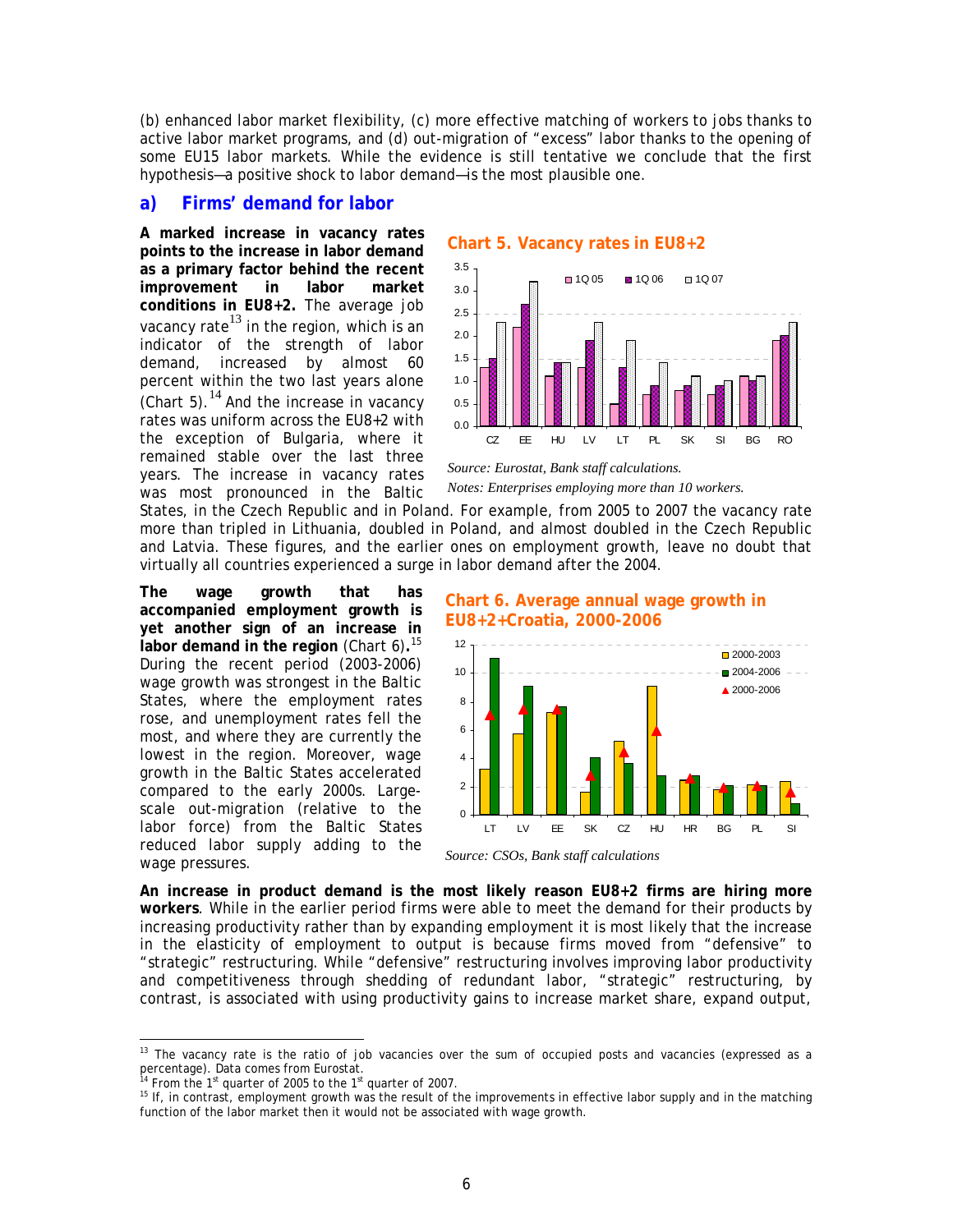and consequently, hire more workers (World Bank 2005). Strong and robust export growth in EU8+2 since 2004 (at an annual rate of around 20 percent) supports the assertion that the countries reaped the benefits of the earlier restructuring efforts, become more productive, and can now successfully compete in the global market. It is worth emphasizing that that the transition from "defensive" to "strategic" firm restructuring was conditioned by investment climate reforms implemented in EU8+2, that encouraged firm creation and growth.<sup>[16](#page-9-1)</sup>

#### **b) Labor Market Flexibility**

**All transition economies of CEE inherited strict employment protection legislation characteristic of the communist system.** Although EU8+2 countries revised their labor codes to reduce employment protection, in most cases their labor markets are still highly regulated and hiring and firing  $costs$  are high. $^{17}$  [I](#page-9-2)n fact, according to some indexes, labor markets in the region are not only more rigid than non-EU OECD countries, but also t[han EU15 countries \(Chart 7,](#page-9-0) Chart 8). $^{18}$  $^{18}$  $^{18}$ 

**But high and persistent unemployment at the earlier stage of the transition was not due to labor market rigidities.** If it were

#### **Chart 7. Average rigidity of employment index by country group**

Employment Protection is Relatively Strict in EU8+2 (2006)



*Source: World Bank Doing Business database 2006, Bank staff calculations* 

then the rapid fall in the unemployment rate would have to have been preceded by farreaching labor market reforms and the reduction in firing and hiring costs. But it was not.

#### <span id="page-9-0"></span>**Chart 8. Average rigidity of employment index in EU25**



*Source: World Bank Doing Business database 2006, Bank staff calculations* 

**In most countries in the region there was no significant liberalization of employment protection legislation implemented during the 2000s** ([Box 1\)](#page-10-0). Some countries (for example

 $\overline{a}$ <sup>16</sup> See World Bank annual Doing Business reports for information on investment climate reforms in EU8+2.

<span id="page-9-2"></span><span id="page-9-1"></span> $17$  Employment protection in some EU8+2 is strict on the books, but often not enforced, especially in small private firms, which provides for de facto labor market flexibility.

<span id="page-9-3"></span><sup>&</sup>lt;sup>18</sup> This is telling because it is often claimed that labor markets in continental EU15 are "sclerotic", that is rigid and stagnant.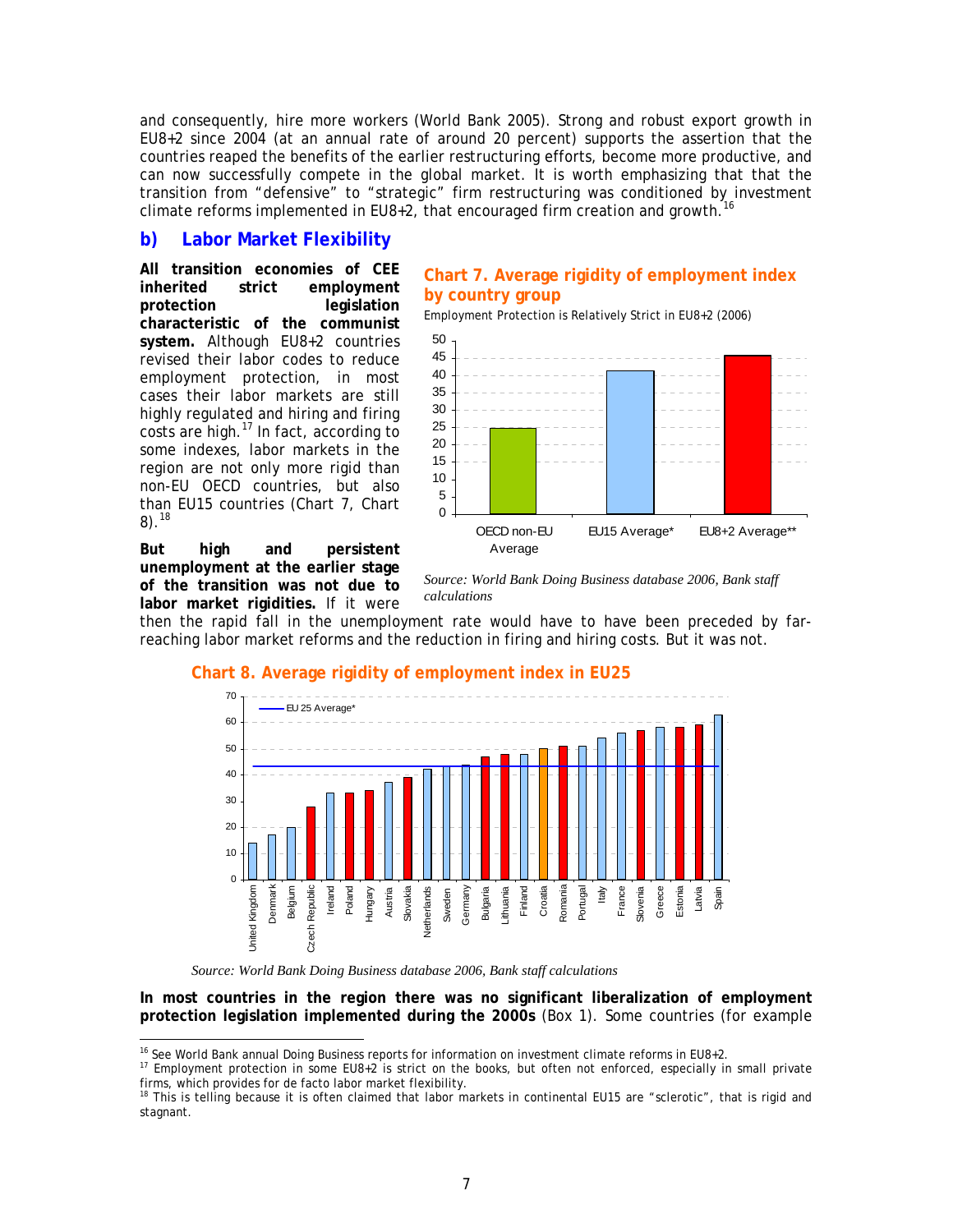Bulgaria, Croatia, Poland and Romania) did introduce reforms but they tended to be limited or partial, and mainly consisted of allowing greater use of fixed-term employment contracts. The Slovak Republic introduced a major reform in 2003, which significantly reduced firing costs, but it was largely reversed in 2007. All in all, employment protection legislation is still strict in EU8+2 and Croatia, and no less strict than it was during the period of high unemployment.

#### <span id="page-10-0"></span>**Box 1. Labor Market Reforms**

According to the Doing Business report, labor market flexibility in EU8+2 has not improved much in recent years. Slovakia liberalized its Labor Code in 2003 by significantly reducing firing costs, but the ensuing revisions reversed many of the changes. Romania tightened its employment protection legislation in 2003. It then relaxed some of the restrictions, but the regulations remain relatively strict. It should be noted that some EU8 countries introduced labor market reforms before the EU accession. For instance Poland introduced labor market reforms providing greater employment flexibility in 2002. Efforts to improve the functioning of the labor market also included reductions in payroll taxes in Croatia, Romania and recently Poland. Below are some specific examples of recent labor market reforms in the region.

**Romania** substantially reduced the rigidity of employment as reflected in the improvement in the difficulty of hiring index [\(Chart B1](#page-10-1)). Significant amendments to the Labor Code in 2005 included an extension of the maximum length allowable for fixed term contracts from 18 to 72 months. However, there had been a tightening of employment protection in the Labor Code in 2003 (while allowing for partime employment and temporary work agreements).

At the same time the **Czech Republic** decided to introduce restrictions on the duration of fixed term contracts- no limit which existed before was replaced by a maximum duration

<span id="page-10-1"></span>



of 24 months, with no possibility of renewal. *Source: : World Bank Doing Business database 2006, Bank staff calculations* 

> *Note: The index is available only since 2003. Thus it is not possible to show the impact of reforms that were introduced in or before 2003. EE: 2004 instead of 2003*

**Latvia** will most probably improve its standing in the next Doing Business Report, as the country has recently amended its Labor Code and increased the maximum duration of fixed-term contracts from 2 to 3 years.

Slovakia amended its Labor Code in May 2003 and introduced "the most far-reaching changes"<sup>[19](#page-10-2)</sup>; the least rigid regulation of hiring, which placed the country next to Singapore and United States. The new Labor Code increased the working week to 48 hours (with overtime), enabled flexible part-time arrangements; introduced an allowance for indefinite repetition of fixed term contracts; a cut in severance pay; and a considerable easing of the conditions under which workers can be dismissed. The code also weakened the powers of the trade unions and worker councils.

**However, the 2007 revisions to the Slovak Labor Code are regarded as a step backward**. Amendments result in lower flexibility of labor relations and hence higher labor costs. The new regulations reversed positive changes from 2003: they give more power to the unions, limit overtime, toughen conditions of fixed-term employment contract and limit the use of trial periods before signing a permanent-status contract with the employee.

**Poland** recently attempted to improve labor market functioning by reducing payroll taxes. In June 2007

<span id="page-10-2"></span><sup>&</sup>lt;sup>19</sup> WB (2005). Doing Business in 2005, p.26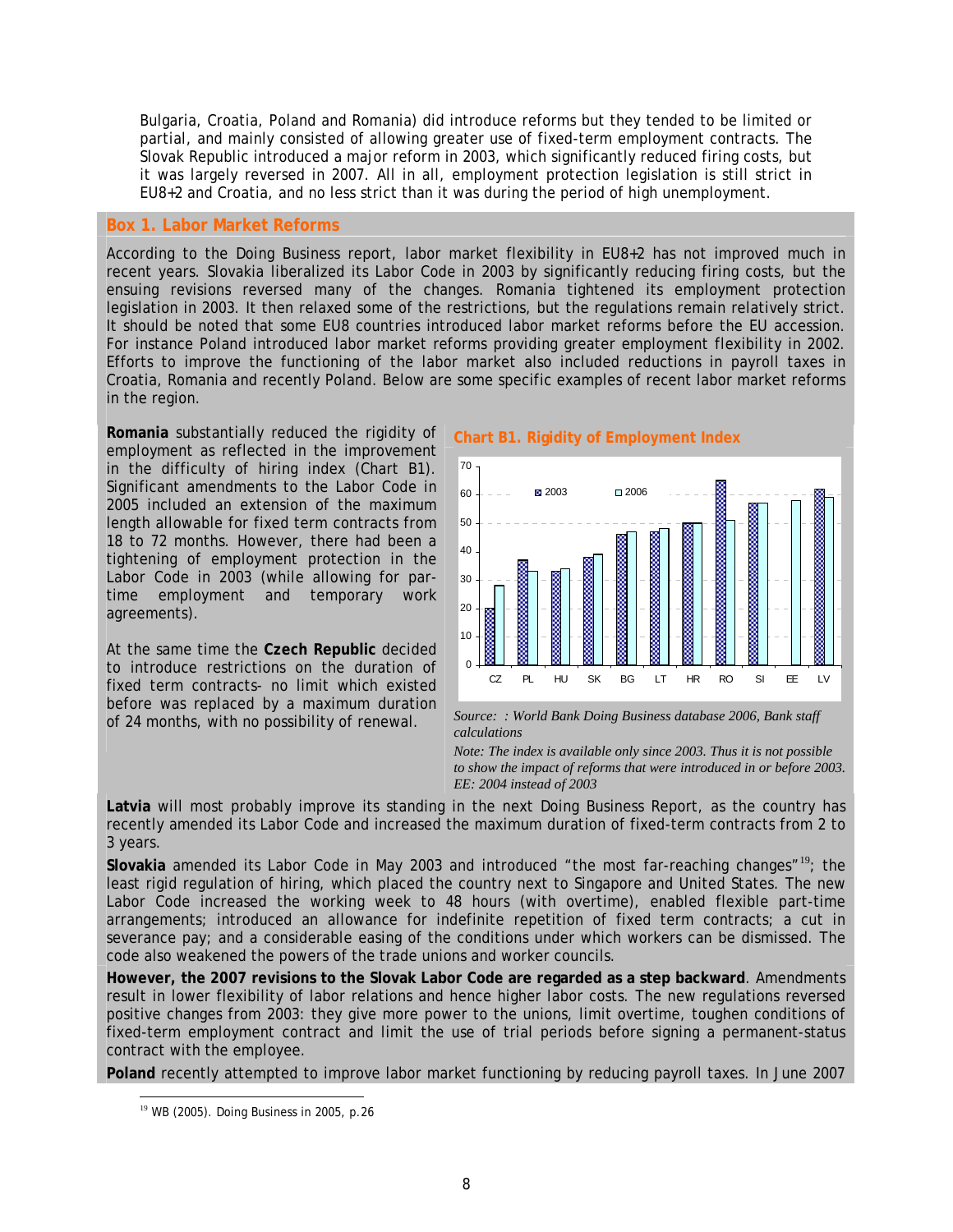Polish parliament adopted a bill which cut the disability pension contribution rate by 3 pp. (to 10% of the wage). Next year a further 4 pp. cut is planned.

**Similarly, labor market rigidity is unlikely to have been the main factor behind poor labor market outcomes at the earlier stage of the transition.** Instead, the high unemployment at that stage was a consequence of intensive job reallocation and the relatively small size of the "new" sector of the economy. This does not mean that labor market flexibility is unimportant. It is. Many employers in the region complain about stringent labor market regulations. On average, one firm in ten sees them as a severe obstacle to firm operation and growth, but in some countries (Estonia, Poland, Czech Republic and Romania) this proportion is considerably higher reaching as much as 18 percent ([Chart 9\)](#page-11-0). $^{20}$  Labor regulations may hinder labor market performance in EU8+2. However, the marked imp[rov](#page-11-1)ement in labor market outcomes has been achieved in the region *without* significant changes to employment protection legislation and hiring and firing costs are not so high, as to prevent firms from successful restructuring and firing and hiring workers in response to changing labor and product market conditions.

#### Many firms in EU8+2 and Croatia see labor market regulations as a major obstacle to firm activity 0 2 4 6 8 10 12 14 16 18 20 HR LV SI SK **BG** LT HU R<sub>O</sub>  $CZ$ PL EE

<span id="page-11-0"></span>**Chart 9. Percentage of firms reporting labor regulations as a major obstacle to firm activity** 

*Source: EBRD-World Bank BEEPS 2005, Bank staff calculations* 

#### **c) Active Labor Market Programs**

**It is not likely that labor market outcomes improved due to better matching of workers with jobs thanks to labor supply measures, such as job search assistance, training, and other activation programs provided by public employment services.** Evaluation studies done in EU8+2 up to the early 2000s showed that the net impact of active labor market programs is limited (Betcherman 2004, Rutkowski 2004).<sup>[21](#page-11-2)</sup> For example, as a rule no more than 10 percent of the unemployed who received training found jobs thanks to program participation. Wage subsidies tend to have still lower impact. And public works do little to improve the labor market prospects of the unemployed. There is no evidence that these programs have become more effective in recent years. And spending on those programs (relative to GDP) is relatively

<span id="page-11-1"></span><sup>20&</sup>lt;br><sup>20</sup> This subjective perception of labor regulations by employers is not necessarily correlated with objective indices of labor market rigidity. First, subjective assessment of labor regulations is done *relative* to other obstacles to firm activity. Second, subjective assessment takes into account enforcement and thus the actual "bite" of the regulations, rather than what is on the books.

<span id="page-11-2"></span> $2<sup>1</sup>$  A similar conclusion is reached by a recent thorough econometric study for 20 OECD countries (Boone and van Ours 2004). Specifically, the authors find that public employment services seem able to reduce the unemployment rate but do not affect the employment/population ratio. Subsidized jobs do not seem to have any effect on labor market outcomes. Only training seems to have some impact on both the unemployment rate and the employment/population ratio.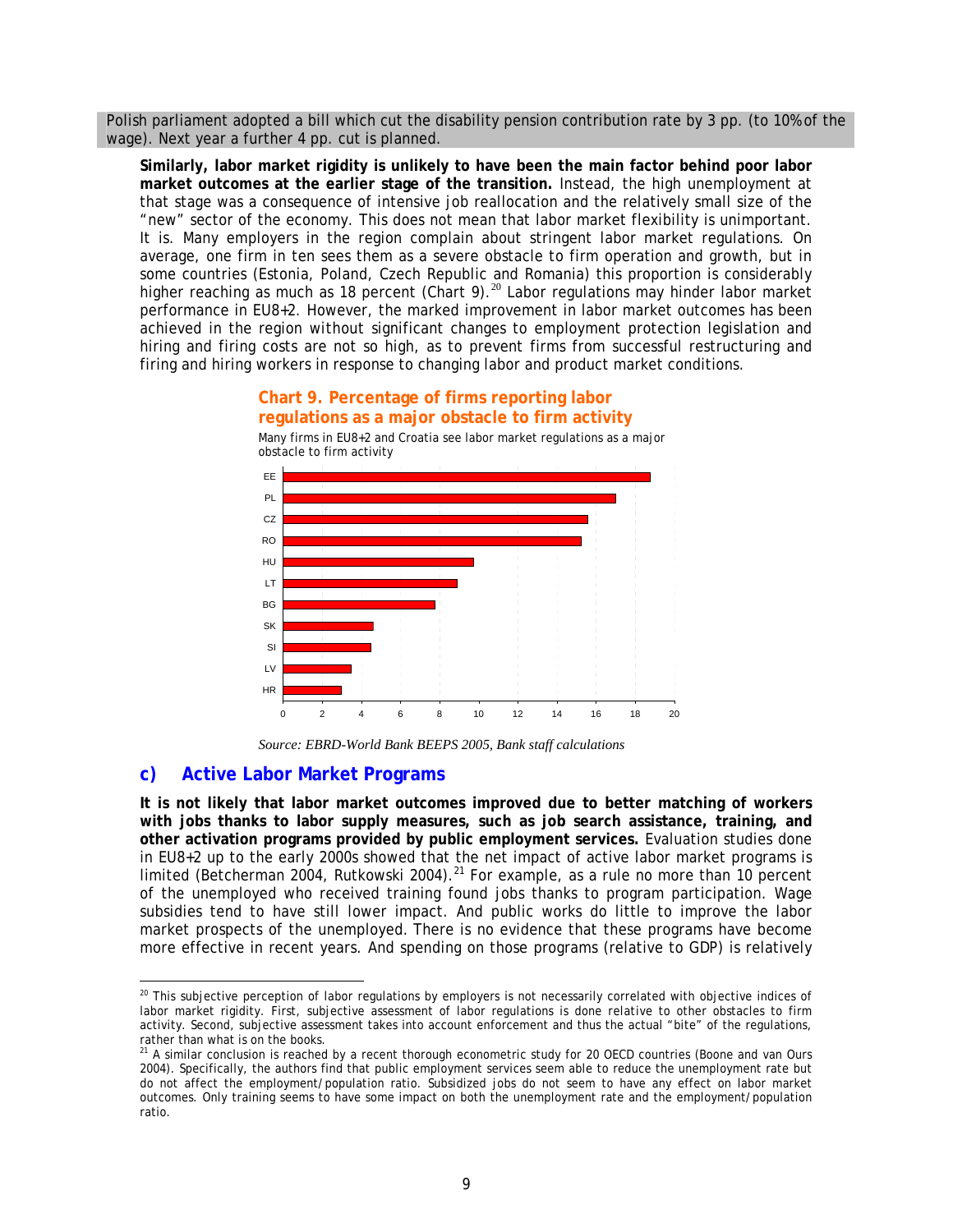low in EU8+2 (0.20 percent of GDP against 0.55 percent in EU15, see also [Chart 10\)](#page-12-0). But most importantly, these programs generally do not create new jobs, but instead tend to redistribute existing jobs: program participants often get employed at the expense of other job seekers.<sup>[22](#page-12-1)</sup> They may thus lower the unemployment rate by shortening the duration of unemployment, rather than through increasing employment. This means that they cannot account for the recent sharp increase in the number of jobs and job openings, which was the primary cause of the fall in unemployment.



#### <span id="page-12-0"></span>**Chart 10. Spending on ALMP (% of GDP), 2005**

*Source: Eurostat, Bank staff calculations* 

### d) Labor Migration<sup>[23](#page-12-2)</sup>

**For the EU accession countries, opening the EU labor markets to migration was commonly seen as a means of relieving existing labor market tensions and reducing the excess supply of labor.** Accordingly, the fall in the unemployment in the wake of EU accession was commonly attributed to the ensuing large labor migration flows from the new to the old EU members.<sup>[24](#page-12-3)</sup> These flows were particularly large (as a proportion of the domestic labor force) in the case of the Baltic States, Poland and Slovakia, that is, countries where unemployment has fallen the most. It thus seemed all natural to link those two phenomena. There is undoubtedly some truth to it: out-migration does reduce the number of workers relative to the number of jobs, and apparently makes it easier for the remaining workers to find a job. $^{25}$  $^{25}$  $^{25}$ 

**But out-migration can be only part of the story.** While it can explain the fall in unemployment, it obviously cannot explain the concomitant rise in employment that occurred in EU8+2 countries. And the marked increase in the number of available jobs was likely to contribute more to the fall in unemployment than labor out-migration.<sup>[26](#page-12-5)</sup> Certainly, many of the unemployed must have benefited from better job opportunities at home, and not only from job opportunities abroad. What labor out-migration actually did is contribute to skill shortages and associated wage pressures in most sending countries – an issue that is discussed below.

<span id="page-12-1"></span>end to this is justified, if programs are targeted at disadvantaged worker groups, such as youth, long-term unemployed,  $^{22}$  This is justified, if programs are targeted at disadvantaged worker groups, such as youth, long persons with disabilities, ethnic minorities, etc.<br><sup>23</sup> Labor migration was a special topic in a previous EU8+2 report (World Bank 2006).

<span id="page-12-2"></span>

<span id="page-12-3"></span><sup>&</sup>lt;sup>24</sup> It should be mentioned that in some EU8+2 courtiers (Bulgaria, Poland and Romania) labor migration to Western Europe started well before the EU accession.

<span id="page-12-4"></span> $25$  In reality the situation may be more complicated. If the migrants are mainly those who were employed (or who were likely to be employed) then migration may actually raise, not lower, the unemployment rate.

Hence, the effect of out-migration on unemployment cannot be determined a priori but is an empirical issue.

<span id="page-12-5"></span><sup>&</sup>lt;sup>26</sup> For example, in Poland employment increased by 920 thousand from 2004 to 2006, while unemployment decreased by 880 thousand.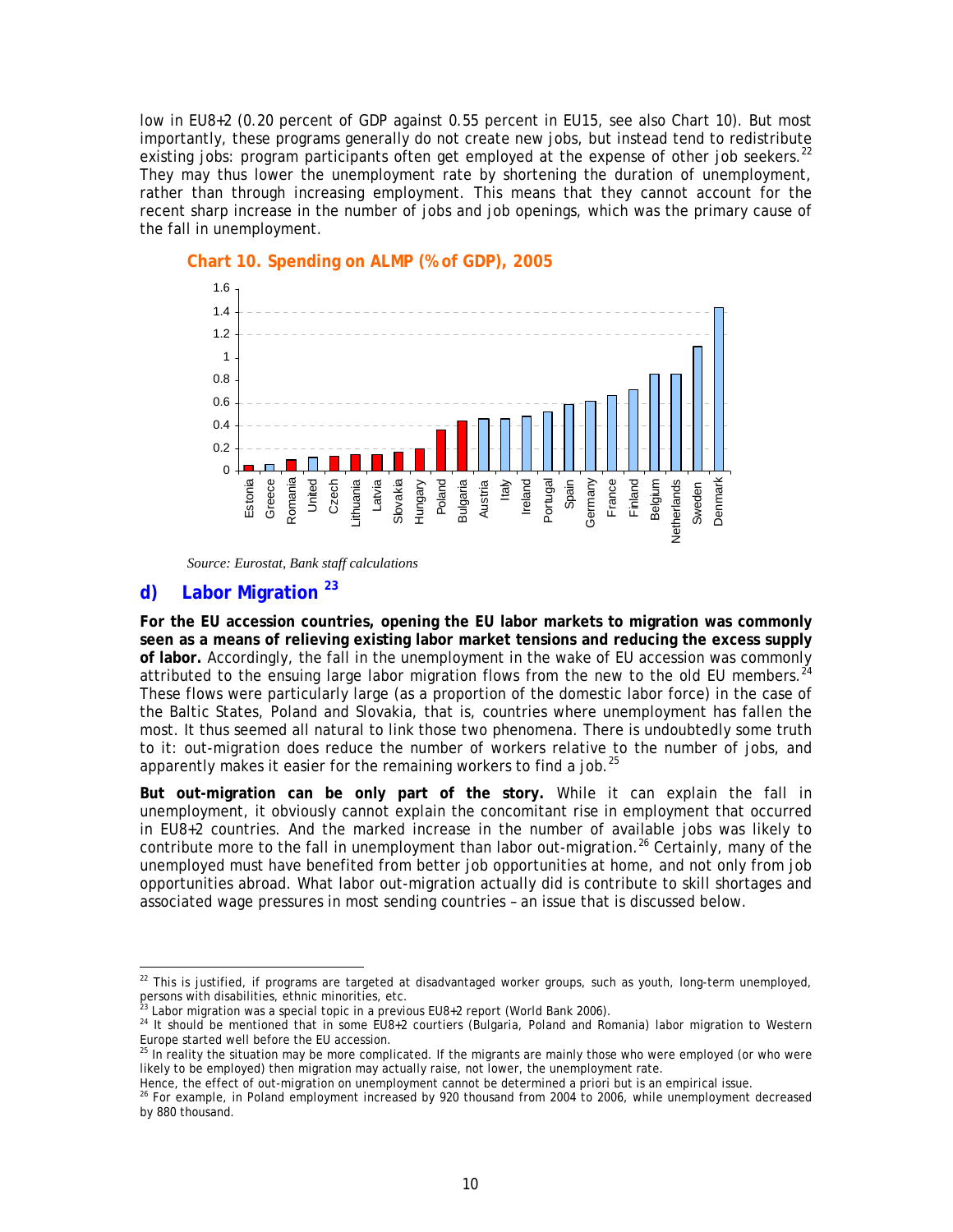**To summarize, the primary cause of the spectacular improvement in labor market conditions that has occurred in the region since the mid 2000s was a sharp increase in labor demand that manifested itself in the growth in employment, job vacancies and wages.** This growth in labor demand reflected in turn successful enterprise restructuring, which enabled EU8+2 firms to grow and successfully compete on global markets. Undoubtedly, EU accession and the opening of EU product markets was a key factor in this respect. Other potential factors: improvements in the workings of the labor markets, active labor market programs, and labor out-migration played negligible or secondary role.

#### **III. Labor Remains Underutilized in the EU8+2**

**Despite the recent improvements, employment outcomes are still weak in the region.** While the unemployment rate has declined substantially, the employment/working age population ratio remains relatively low. Participation rates are especially low among younger and older workers. Moreover, the incidence of long-term unemployment — which is the most socially costly form of unemployment — is still high. Finally, in some countries a large fraction of the workforce is still employed in low-productivity agriculture.

**[Table 2](#page-13-0) shows that the employment/working age population ratio – which is a summary measure of the utilization of labor resources – remains low in EU8+2, significantly lower than in EU15, and well below the Lisbon target of 70 percent.** There is thus a considerable room for improvement. Roughly speaking, an increase the employment/population ratio by some 8 percentage points is needed to reach the "full employment" target.

|               | Employment rate |           |       |           | Activity rate |           |       | Unemployment rate |           |           |       |       |
|---------------|-----------------|-----------|-------|-----------|---------------|-----------|-------|-------------------|-----------|-----------|-------|-------|
|               | $15 - 64$       | $15 - 24$ | 25-54 | $55 - 64$ | $15 - 64$     | $15 - 24$ | 25-54 | 55-64             | $15 - 64$ | $15 - 24$ | 25-49 | 50-64 |
| CZ            | 65.3            | 27.7      | 82.5  | 45.2      | 70.3          | 33.5      | 88.2  | 47.7              | 7.2       | 17.5      | 6.3   | 6.0   |
| <b>EE</b>     | 68.1            | 31.6      | 84.2  | 58.5      | 72.4          | 35.9      | 89.1  | 61.0              | 6.0       | 12.0      | 5.6   | 4.5   |
| HU            | 57.3            | 21.7      | 74.2  | 33.6      | 62.0          | 26.8      | 79.6  | 34.9              | 7.5       | 19.1      | 7.1   | 4.8   |
| LV            | 66.3            | 35.9      | 81.1  | 53.3      | 71.3          | 40.8      | 86.4  | 57.1              | 7.0       | 12.2      | 6.1   | 6.4   |
| LT            | 63.6            | 23.7      | 81.7  | 49.6      | 67.4          | 26.3      | 86.2  | 52.9              | 5.7       | 9.8       | 4.8   | 6.6   |
| PL            | 54.5            | 24.0      | 71.8  | 28.1      | 63.4          | 34.2      | 81.7  | 30.7              | 14.0      | 29.8      | 12.4  | 10.2  |
| <b>SK</b>     | 59.4            | 25.9      | 77.2  | 33.1      | 68.6          | 35.3      | 87.6  | 36.7              | 13.4      | 26.6      | 11.9  | 11.2  |
| <sup>SI</sup> | 66.6            | 35.0      | 84.2  | 32.6      | 70.9          | 40.6      | 89.0  | 33.4              | 6.1       | 13.9      | 5.5   | 3.9   |
| BG            | 58.6            | 23.2      | 75.7  | 39.6      | 64.5          | 28.9      | 82.3  | 43.0              | 9.0       | 19.5      | 8.0   | 8.1   |
| <b>RO</b>     | 58.8            | 24.0      | 74.7  | 41.7      | 63.6          | 30.6      | 79.9  | 42.8              | 7.6       | 21.4      | 6.7   | 3.9   |
| <b>HR</b>     | 55.4            | 25.2      | 74.5  | 45.2      | 62.6          | 35.4      | 82.8  | 48.9              | 11.1      | 28.9      | 10.0  | 7.8   |
| $EUB+2$       | 61.9            | 27.3      | 78.7  | 41.5      | 67.4          | 33.3      | 85.0  | 44.0              | 8.4       | 18.2      | 7.4   | 6.6   |
| <b>EU15</b>   | 66.0            | 40.1      | 78.8  | 45.3      | 71.6          | 47.8      | 84.6  | 48.3              | 7.8       | 16.1      | 6.9   | 6.1   |

#### <span id="page-13-0"></span>**Table 2. Selected LM Indicators in EU8+2, Croatia and EU15 by age, 2006**

*Source: Eurostat, CSOs.* 

**The employment/population ratio in the region is particularly low among young and older**  workers. For the prime age workers (25 -  $54$ ) there is no difference in employment rate<sup>27</sup> between new and old EU member countries. The youth employment rate is particularly low [in](#page-13-1)  EU8+2: on average 27 percent, compared with 40 percent in the EU15. The difference for older workers less pronounced: 42 percent against 45 percent. This is not a reason for complacency however, as the EU15 average, which involves substantial variation across countries, is not a good benchmark. Many EU15 countries face considerable problems regarding the sustainability of their generous social security systems. In most successful EU15 economies, such as the Nordic countries (Denmark, Norway and Sweden) and the UK, the employment rate among older workers ranges from 60 to 70 percent. Thus, if one uses the 60 percent employment rate as a target, then there is almost 20 percentage point employment gap for this age group in  $FUB + 2.$ 

<span id="page-13-1"></span>end the text we use the term "employment rate" as short for "employment/working age population ratio". In all the text we use the term "employment rate" as short for "employment/working age population ratio". In some other sources, the employment rate is defined as the ratio of employment to the labor force.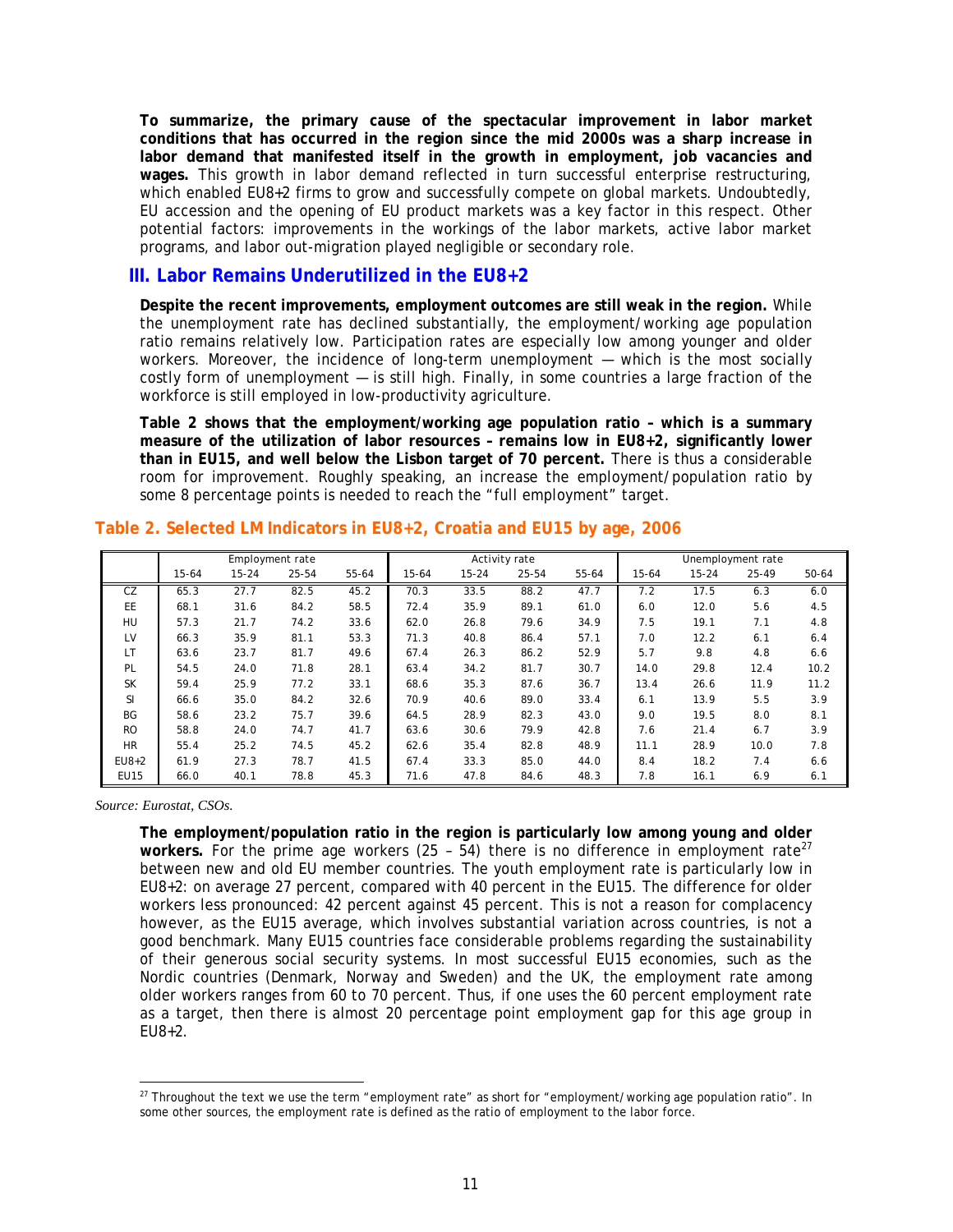**The** *youth* **employment rate** is uniformly low in the region, ranging from 20 to 30 percent. The range of variation of **the** *older worker* **employment rate** is much wider: from 28 percent in Poland, to 45 percent in the Czech Republic, to 59 percent in Estonia. Clearly some countries face a bigger challenge in increasing the employment rate among older workers than others.  $^{28}$  $^{28}$  $^{28}$ 

**The high incidence of long-term unemployment is another (in addition to low labor force participation rates) symptom of problems with effective labor supply.** Under conditions of strong labor demand, the long-term unemployed are largely workers who lack employability or job readiness skills. Their problem is not lack of available jobs, it is that they lack skills (or incentives) necessary to take available jobs. The share of long term unemployment is 53 percent in EU8+2 and Croatia compared with 42 in EU15 (2006 data). But in well-performing labor markets (for example in Denmark, Ireland, UK), the long-term unemployed account for less than one-third of total unemployment. Thus the high incidence of long-term unemployment poses a serious social and economic problem in EU8+2+Croatia [\(Chart 11\)](#page-14-0).



<span id="page-14-0"></span>**Chart 11. Share of long-term unemployment in total unemployment, 2006** 

**The problem of long-term unemployment is pervasive in virtually all countries in the region, but is particularly pronounced in Slovakia, Croatia, Romania, Poland and Bulgaria** ([Chart 11\)](#page-14-0). Slovakia is an extreme case: three out of four unemployed are jobless for more than one year.<sup>29</sup> But in other countries the situation is not much better: the share of long-term unemploymen[t ra](#page-14-2)nges from 40 to 60 percent (Latvia being an exception). How to bring this large group of marginalized workers back to the jobs market poses a considerable policy challenge.

**Less educated and older workers are disproportionately represented among the long-term unemployed in EU8+2 and Croatia** (which is a typical pattern in OECD countries). For example, in Poland workers with less than secondary education account for as much as 60 percent of the long-term unemployed, but only 46 percent of the short-term unemployed and  $40$  percent of the employed.<sup>30</sup> Similarly, older workers (men aged 50-59) represent 65 percent of the long-term unemploye[d, o](#page-14-3)nly 16 percent of the short-term unemployed and 13 percent of the employed. Apparently, long-term unemployment is strongly associated with poor or obsolete skills. This implies that unemployment in EU8+2 has a strong structural component

*Source: Eurostat, Bank staff calculations Notes: Long-term unemployment = unemployment lasting more than 12 months* 

<span id="page-14-1"></span> $\overline{a}^2$  Increasing the employment rate among older workers is imperative given the fast aging population in EU8+2 and increasing old age dependency ratios with attendant pressures on the fiscal sustainability of social security systems. 29The specificity of Slovakia may be due to the high incidence of long-term unemployment among the large Roma minority.

<span id="page-14-3"></span><span id="page-14-2"></span><sup>&</sup>lt;sup>30</sup> The long-term unemployed are those unemployed for more than 12 months; the short-term unemployed are those unemployed for no more than 6 months.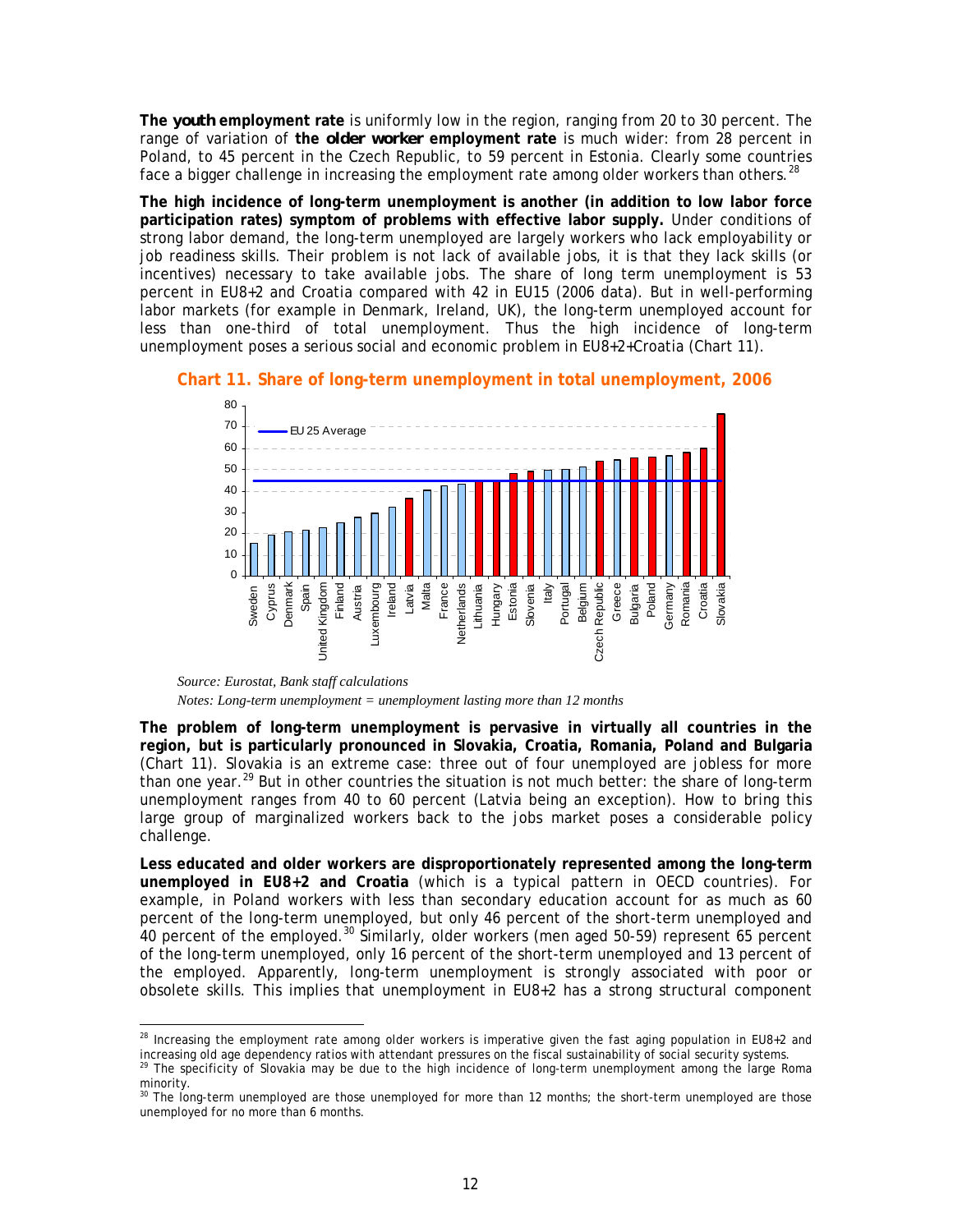that will persist even with further increases in labor demand. The only chance for the longterm unemployed to find a job is to improve their skills.

**The share of long-term unemployment tends to decrease along with the decrease in the unemployment rate.** As jobs become more plentiful and labor turnover increases, the pool of unemployment becomes more fluid. Surprisingly, there are a few notable exceptions to this pattern: Poland, Slovakia and Romania, where the share of long term unemployed actually increased despite the improvement in overall labor market conditions, most likely because they lacked skills necessary to take the

newly created jobs.<sup>[31](#page-15-1)</sup>

**The persistently high unemployment rates among lesseducated workers are further indication of the increasingly structural nature of unemployment in EU8+2 countries**. Chart 12 shows that unemployment rates among less educated workers are still high in most EU8-2 countries, and substantially higher than among better educated workers (Romania and Slovenia are exceptions). Hence less educated workers benefit little from job growth.

**In some countries, a large proportion of the workforce in the region is still employed in agriculture, which is another sign of the underutilization of labor.** This is

underutilized because agricultural employment in many EU8+2 countries is of low-productivity. Many workers produce little value added (which is a form of hidden unemployment). This implies that there is potential for increasing labor supply by accelerating agricultural restructuring. However, this is difficult because many of those employed in agriculture have low educational attainment and lack skills required in the expanding industries.

 $\overline{a}$ 

#### **Chart 12. Unemployment rates by educational attainment, 2006**

Unemployment is strongly associated with low educational attainment in EU8+2



*Notes: for SK unemployment rate is much higher for primary graduates (ca. 50percent) than lower secondary (ca. 15 percent) Source: Eurostat, Bank staff calculations.* 

particularly the case in Bulgaria, Poland and Romania, where agricultural employment accounts for from 20 to nearly 30 percent of total employment ([Chart 13\)](#page-15-0). Rural labor tends to be

#### <span id="page-15-0"></span>**Chart 13. Share of employment by sector, 2006**

Agricultural employment is still substantial in a number of EU8+2 countries



*Source: Eurostat, CSOs, EC, Bank staff calculations Notes: Ro data for 2004.* 

Retraining is costly and may play only a limited role. Poorly developed housing markets present another important obstacle to mobilizing the supply of workers from rural areas.

<span id="page-15-1"></span> $31$  The absolute number of long-term unemployed did fell in those countries with the improvement in job opportunities; however, it fell slower than that of short-term unemployed, leading to an increase in long term unemployment as a share of total unemployment.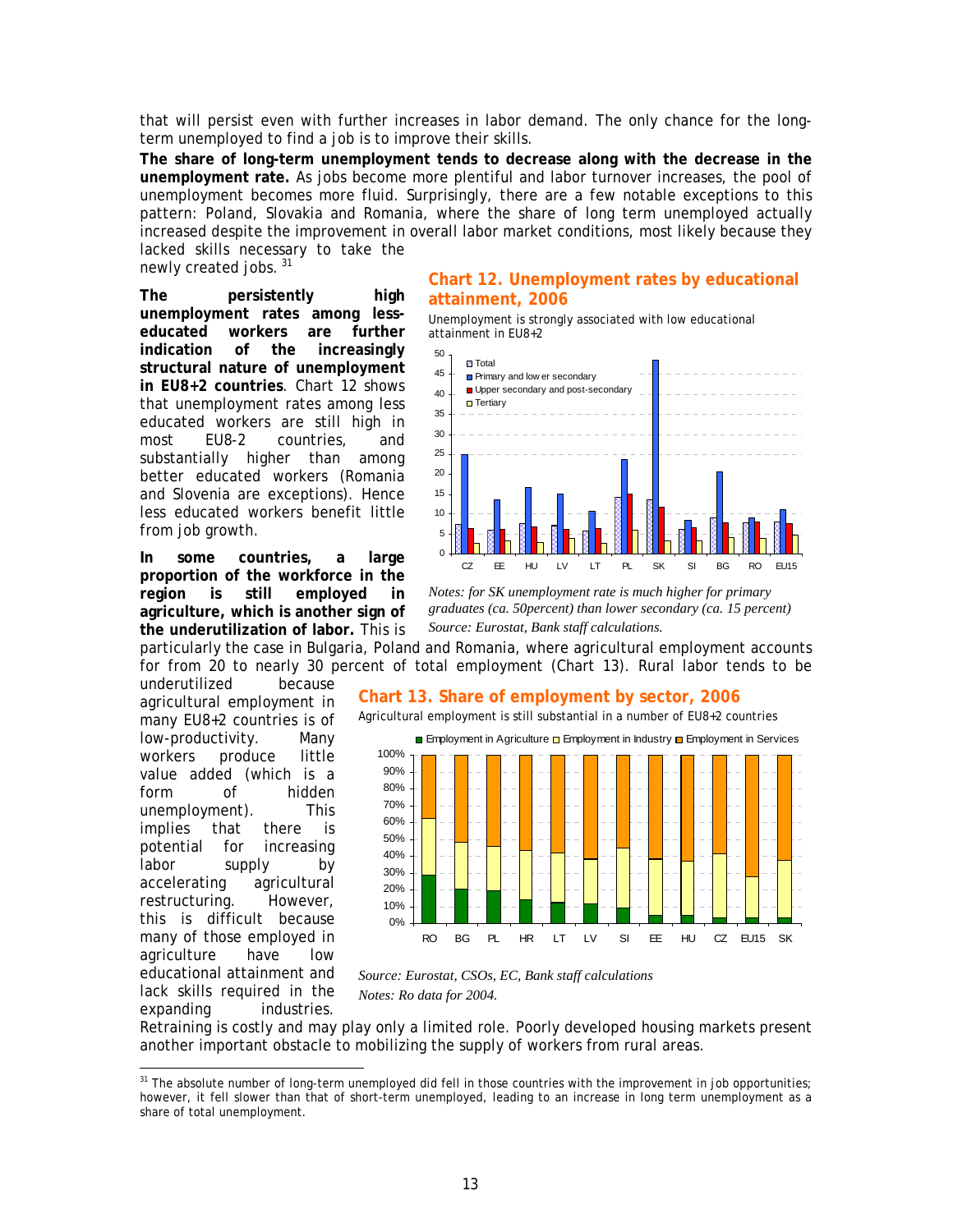**To sum up, labor in EU8+2 countries is underutilized despite the surge in labor demand. It is the labor supply side that has become a constraint.** Labor force participation is low, especially among the young and older workers. Furthermore, the unemployed, most of whom are long term unemployed often lack skills that would allow them to take newly created jobs. Skills are also likely to be a constraint to mobility in the case of those employed in agriculture, where hidden unemployment looms large. The big policy challenge is thus to mobilize labor supply so as to meet labor demand. To do so one needs to understand the reasons why so many workers in the EU8+2 countries prefer to be out of the labor force. We turn to this issue in the next section.

#### **IV. Substantial Room to Increase Labor Supply to Meet the Demand**

**Few young and older workers are employed in EU8+2 countries, which is the main factor behind the low employment/population ratio in the region.** The youth employment rate is low because young people in EU8+2 tend to stay longer in education than their EU15 counterparts, and they are less likely to combine education with work. Young workers may also suffer from strict employment protection regulations, which discourage employers from hiring inexperienced workers whose productivity is uncertain. The older worker employment rate is low due to labor supply disincentives created by the social security system, especially by early retirement and disability schemes. In addition, the high tax wedge on labor, characteristic of EU8+2 countries, is likely to discourage labor supply of and labor demand for both young and older workers (OECD 2006, Rutkowski and Walewski 2007).

#### **Young Workers**

**[Chart 14](#page-16-0) shows that the proportion of early school leavers in EU8+2 is much lower than in EU15.** Most EU8+2 countries are below the EU25 average share of early school leavers of 15 percent. For example, in the UK, France or Germany the proportion of early school leavers is almost twice as high as in the Czech Republic, Poland or Slovakia. This means that that the pool of young workers able to work full time is on average smaller than in EU15 because of their longer involvement in education. To the extent that the low youth employment rate in EU8+2 reflects the impact of this factor, it should be not viewed negatively.



#### <span id="page-16-0"></span>**Chart 14. Early school leavers as a percentage of all youth, 2006**

*Notes: Percentage of the population aged 18-24 with at most lower secondary education and not in further education or training* 

**At the same time, young people in EU8+2 are less likely than their EU15 counterparts to combine education with work.** Chart 15 demonstrates that the share of youth in part-time employment is dramatically lowe[r than in](#page-17-0) EU15. In few countries does youth account for more than 10 percent of part-time employment (the exceptions being Slovenia, Poland, Estonia and

*Source: Eurostat, Bank staff calculations*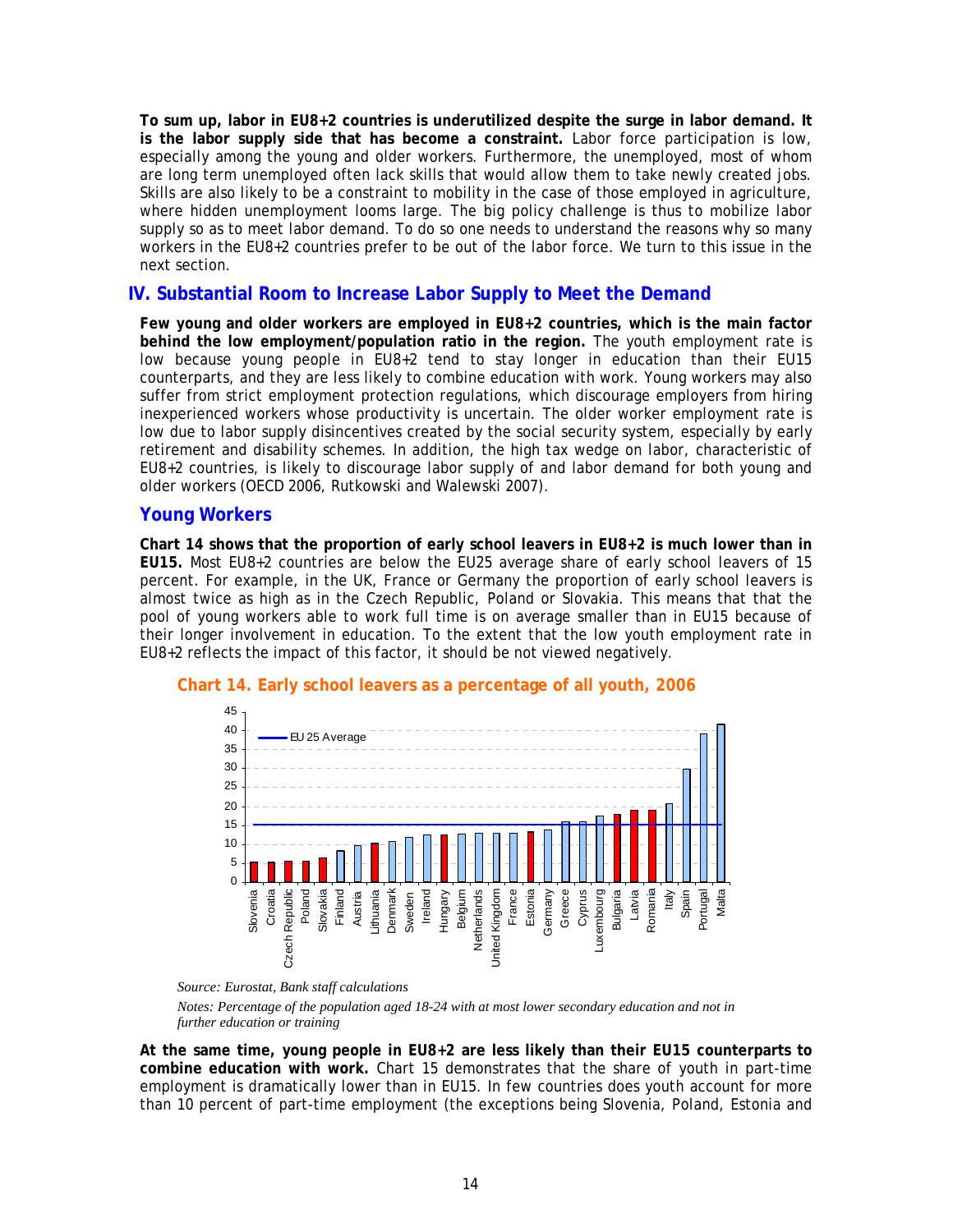Romania), which is still well below the EU25 average of 27 percent. Tellingly, the share of youth in part time employment is the highest in those countries where the youth employment rate is particularly high: the Netherlands, Denmark, Sweden and the UK. This positive correlation between the youth employment rate and the incidence of part-time employment among youth suggests that promoting flexible work arrangements, including part-time work, is one way to bring youth into the workforce.



#### <span id="page-17-0"></span>**Chart 15. Share of 15-24 in part-time employment, 2006**

*Source: Eurostat, Bank staff calculations* 

**Youth employment in EU8+2 is also likely to be discouraged by the high rates of labor taxation.** The so called "tax wedge" is high in EU8+2, especially given the region's income level (Rutkowski and Walewski 2007). <sup>[32](#page-17-2) [33](#page-17-3)</sup> High labor taxes discourage both labor supply, through lowering the take-home pay, and labor demand, by raising the labor costs. The negative employment effect is particularly strong in the case of youth because of relatively high elasticity of both demand and supply (OECD 2006). [Chart 16](#page-17-1) illustrates the negative relationship between the tax wedge on labor and youth employment rate. It EU8+2 countries are clearly in the high tax wedge-low youth employment rate cluster.

#### <span id="page-17-1"></span>**Chart 16. Tax wedge and employment rate among youth 15-24, EEA, 2005, %**



*Source: Eurostat, Bank staff calculations* 

<span id="page-17-2"></span><sup>&</sup>lt;sup>32</sup>Tax wedge is the difference between total labor cost to the employer and the net take-home pay of the employee, expressed as a percentage of the total labor cost.

<span id="page-17-3"></span> $33$  The disemployment effect of the tax wedge is stronger the higher is the elasticity of supply of and demand for a given type of labor. In addition, in the presence of a binding minimum wage, the effect is stronger for low paid workers, as employers are not able to shift the burden of the tax on employees due to the wage floor. Young workers meet all these conditions. Their labor supply is more elastic than that of prime-age workers, as does labor demand (which is generally more elastic in the case of less skilled/experienced labor). And youth, who lack labor market experience, on average earn less than prime age workers. Accordingly, the high tax wedge on labor hits young workers disproportionately hard (OECD 2006, Rutkowski and Walewski 2007).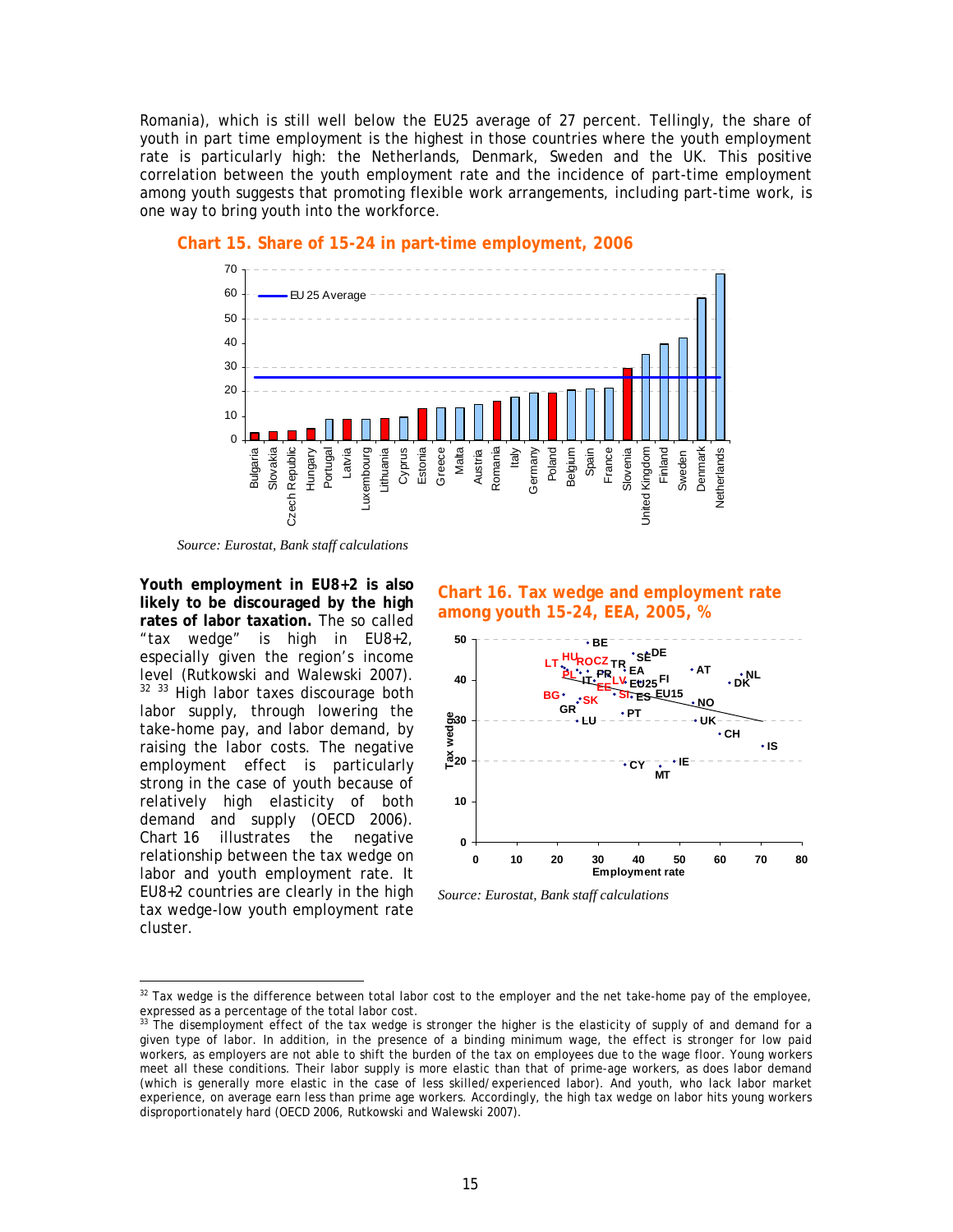**Finally, youth employment may be affected by minimum wages.** Admittedly, in most cases the minimum/average wage ratio is below 40 percent in EU8+2 (Bulgaria and Slovakia being exceptions) and thus is not particularly high and generally lower than in EU15 countries ([Chart](#page-18-0)  [17\)](#page-18-0). Still it may prevent young, inexperienced and less skilled workers from getting employment, especially in poorer regions, where the "going" wage rate is often well below the national average (Rutkowski 2003b).<sup>[34](#page-18-1)</sup> Studies for other countries find a significant but a relatively small effect of the minimum wage on youth employment (Neumark and Wascher 2007). If so, then minimum wage regulations cannot account for the large difference in youth employment rates between EU8+2 and EU15. Still, minimum wages may contribute to relatively poor employment prospects for less skilled youth in the region.



#### <span id="page-18-0"></span>**Chart 17. Minimum wage to average wage ratio, 2005**

*Source: Eurostat; Bank staff calculations Notes: data for BE-2002, FR-2003, GR and CY- 2004* 

#### **Older Workers**

 $\overline{a}$ 

**The low employment rate among older workers in the region is strongly affected by the design of social security systems.** Many people of working age (55-64) are not employed because of the low statutory retirement age, *and* ample opportunities for early retirement. As a result, the average retirement age is significantly lower than the statutory retirement age. In addition, many older workers take advantage of the often lax rules governing the eligibility to disability pensions and use them as a substitute for retirement pension or unemployment benefits.

**The statutory retirement age for men in EU8+2 is in the 62-63 range with Poland, where it is 65 years, being an exception. This is below the 65-67 range that is increasingly being adopted in EU15.** However, the age at which men *actually* withdraw from the labor force into retirement in most cases is well below the official age. The average of median retirement ages for men in EU8+2 and Croatia is 60.9; thus the bulk of men retire when they are still of working age.<sup>[35](#page-18-2)</sup> For comparison, in countries such as Denmark, Ireland, the Sweden and UK the median male workers retire at the age of 62 to 64.

**In some countries the gap between the statutory and actual retirement ages is striking.** Poland is the most dramatic example: a median male worker retires 8 years before reaching the official retirement age of 65, and as many as eight out of ten Poles retire before reaching

<span id="page-18-1"></span> $34$  The effect of the minimum wage on youth employment was not studied in the sample of EU8+2 countries; therefore one cannot draw firm conclusions. Nonetheless it is unlikely that the minimum wage regulations are responsible for

<span id="page-18-2"></span>such a low youth employment rate in the region.<br><sup>35</sup> According to international standards, working age is defined as 15-64 for both men and women.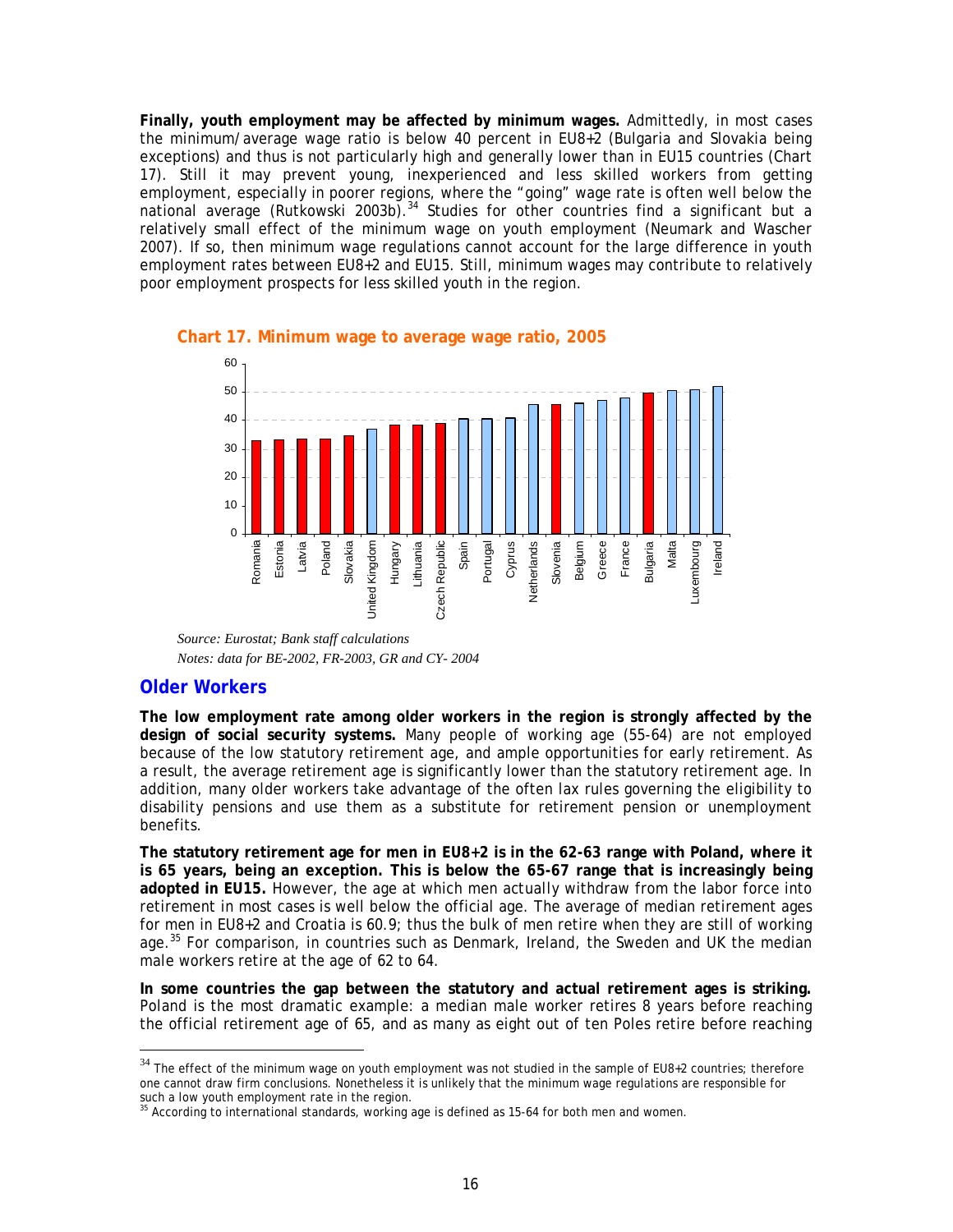65. In Croatia, Hungary and Slovenia the gap is from 2.5 to 3.5 years. Interestingly, in Estonia and Lithuania men tend to retire *after* reaching the official retirement age. This is likely related to tight labor markets in those countries with attendant labor shortages. Hence, those two Baltic countries lead the way and provide an example of how to deal with labor shortages by mobilizing labor supply of older workers.

**Country variation within the region in the median retirement age of men is considerable** ([Chart 18,](#page-19-0) Panel A). The range is from 57 years in Poland, to 65 in Estonia. Paradoxically, the official retirement age in Estonia is two years lower than in Poland. This suggests that the way to raise labor force participation of older workers is not only through **raising the official retirement age but also — and perhaps more importantly — through creating economic**  incentives for postponing retirement and encouraging economic activity.<sup>[36](#page-19-1)</sup>



<span id="page-19-0"></span>**Chart 18. Official and Actual (Median) Retirement Age in EU8+2, 2005**  Panel A – Men

<span id="page-19-1"></span><sup>&</sup>lt;sup>36</sup> The Baltic States – where the median retirement age is the highest in EU8+2 – discourage early retirement by reducing pension benefit, and encourage deferred retirement through higher accrual factors. For example, in Estonia pension benefit is increased by 0.9 percent for every month after the statutory retirement age and in Lithuania by 8 percent for each year. At the same time, in both countries pension benefit is reduced by 0.4 percent for every month of retirement before the official age.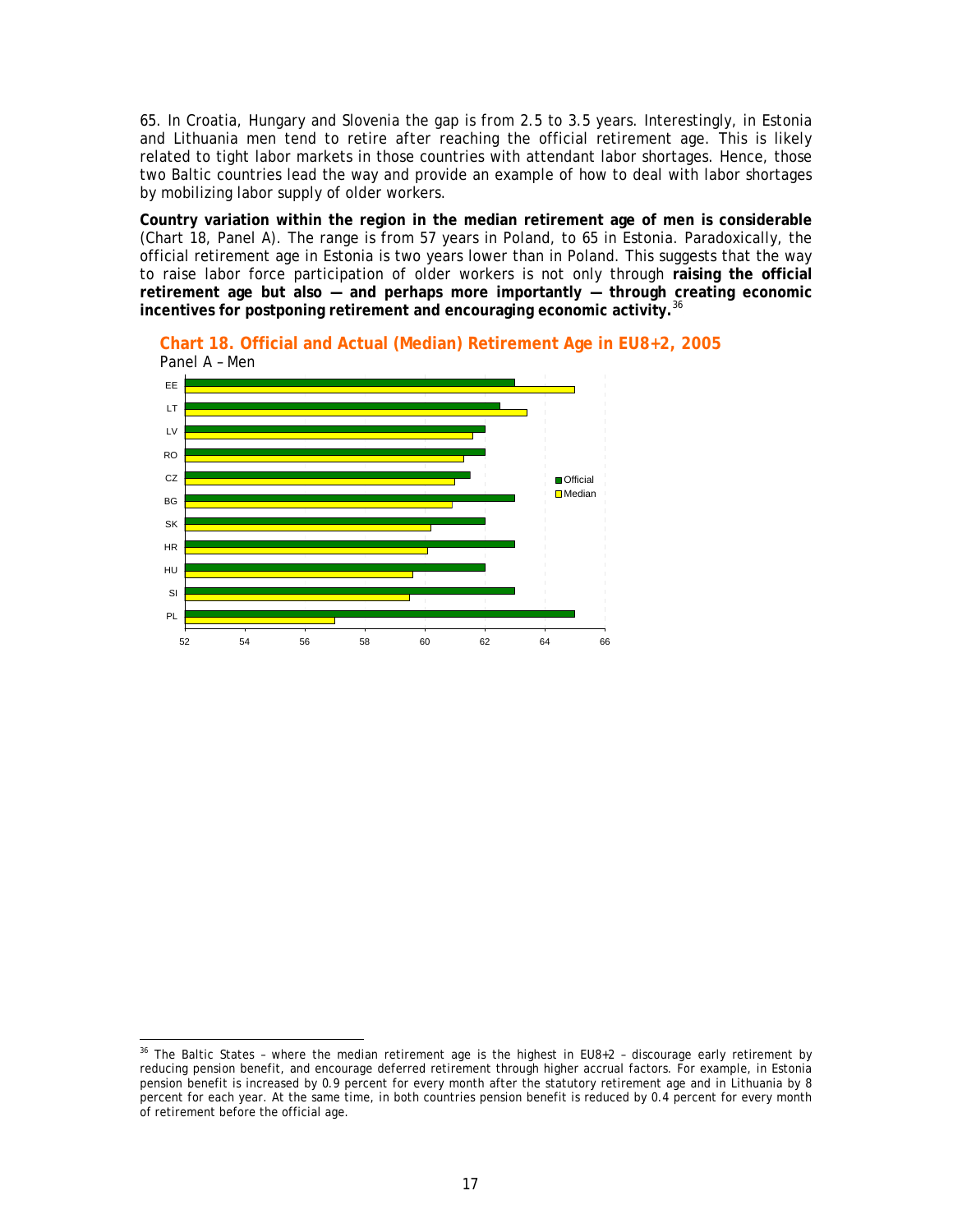

*Source: Romans (2007) on median retirement age; MiSSOC Database, National Strategy Report on Adequate and Sustainable Pensions (2006) on official retirement age; Bank staff calculations* 

**The pattern of early retirement of women is even more pronounced than that of men** (Chart 18, Panel B). The official retirement age of women is uniformly lower (by 2 to 5 years) t[han that](#page-19-0) of men, with the exception of Hungary and Slovakia, where it was equalized. The actual retirement age is lower still: the average of EU8+2 median retirement ages for women is below 58 years. Again, the actual retirement age of women is the highest in the Baltic States (61 in Estonia), and the lowest in Poland (55).

**[Chart 19](#page-20-0) demonstrates a close relationship between the average age at which workers exit the labor force and the employment rate of older workers.** This provides strong support for the argument that the primary cause of the low employment rate among older workers of productive age in EU8+2 is the prevalence of early retirement. Accordingly, the main way to increase the employment rate among older workers is to reform pension systems so as to discourage workers from retiring before reaching the working age limit.

**In many EU8+2 countries disability schemes provide additional options for early retirement from the labor force.** For example, in the early 2000s

<span id="page-20-0"></span>



*Source: Eurostat, Bank staff calculations* 

Poland had one of the highest percentages of working age persons receiving a disability pension in Europe. Since then it managed to the reduce the number of disability pension recipients from over 9 per 100 persons of working age in 2000 to less than 6 in 2006 by tightening the system. Still, disability pension recipients account for some 30 percent of all economically inactive aged 55-64 in Poland. In Estonia and Lithuania the share is even higher. The share in other countries is smaller but still substantial, meaning that the relatively easy access to disability pensions is an additional factor contributing to labor force withdrawal of older workers in EU8+2 [\(Chart 20\)](#page-21-0).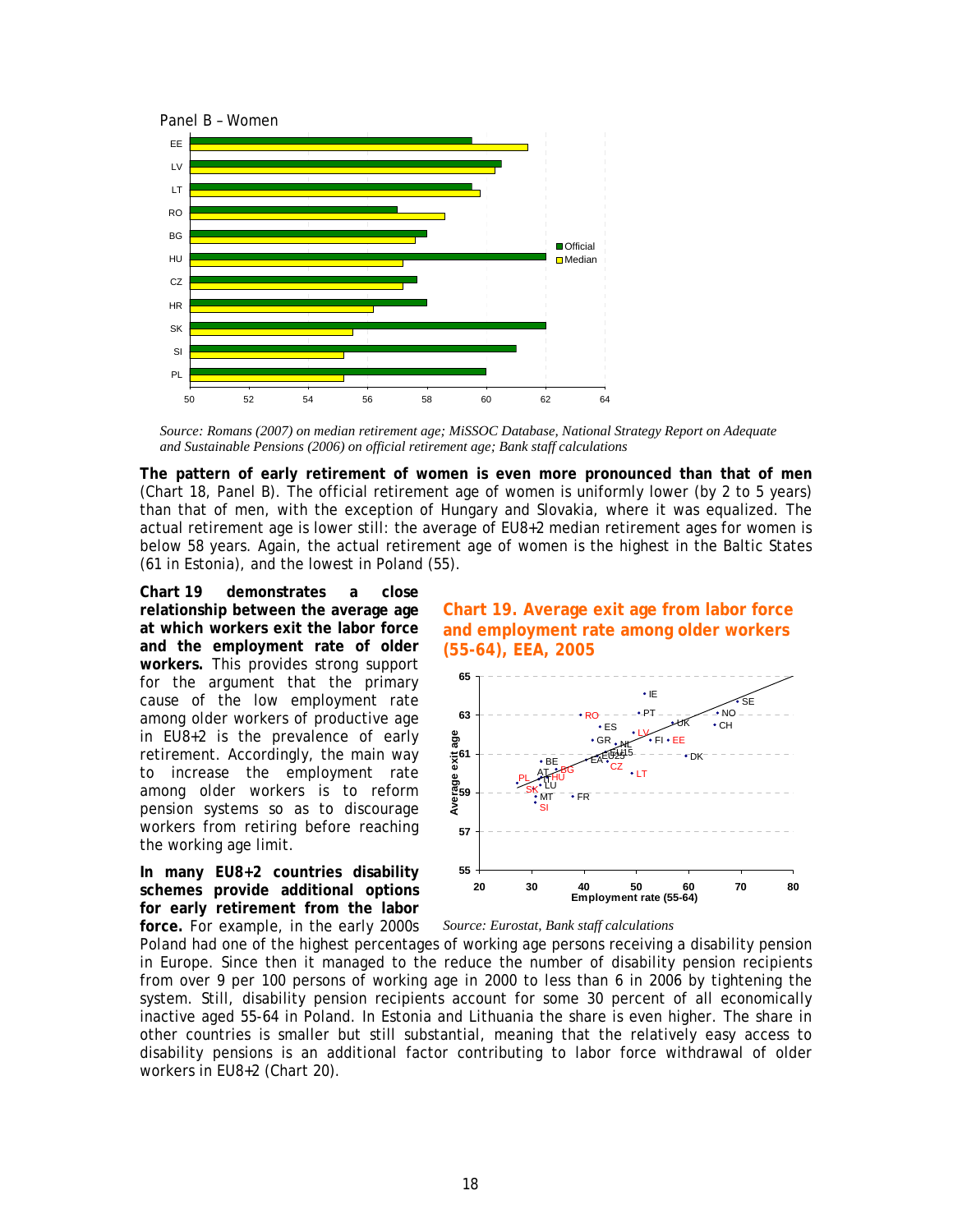

<span id="page-21-0"></span>

*Source: Eurostat Notes: EU15- UK and IE not included* 

### **V. Skill Shortages: An Emerging Challenge**

**Labor market tightening and the strong growth in labor demand in EU8+2 in the recent years have given rise to labor and skill shortages.** Skill shortages have become one of the top business concerns, and are increasingly seen as a constraint to future firm growth. Labor shortages are most prevalent in the booming construction industry, but also manufacturing and increasingly other industries. It is skilled workers for whom demand has increased the most and who are in short supply.<sup>[37](#page-21-1)</sup> Out-migration to EU15 countries has contributed to labor shortages and to wage pressures. This section attempts to document these developments.

**The lack of skilled labor has become companies' top concern**. On average in the EU8+3 countries every third company found that lack of skilled workers is an important obstacle to business growth, especially in expanding companies. In some countries, notably Latvia, Lithuania and the Czech Republic skill shortages were already serious concern in 2005 ([Chart](#page-22-0)  [21\)](#page-22-0). Survey data and anecdotal evidence suggest that these tendencies deepened in 2006 and 2007 and the lack of skilled workers is becoming a top concern for enterprises ([Box 2\)](#page-22-1).

<span id="page-21-1"></span><sup>&</sup>lt;sup>37</sup> Workers with secondary technical/vocational education or training.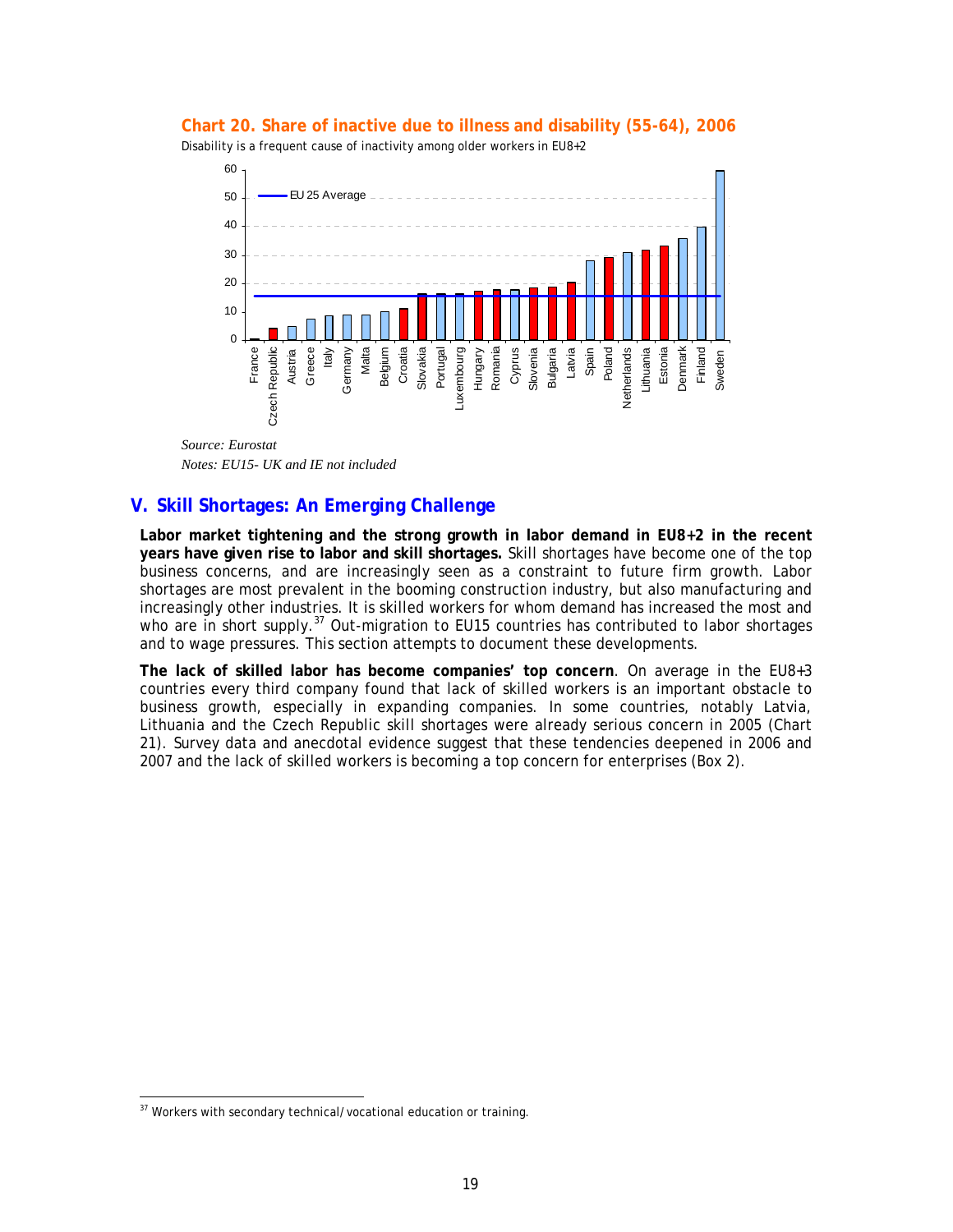#### <span id="page-22-0"></span>Chart 21. Percentage of Firms that report worker skills as an important <sup>a)</sup> **obstacle to firm operation and growth, 2005**

Worker skills are an important obstacle to firm operation and growth, especially for expanding firms Panel A



*a) Severe or moderate.* 

 $\overline{a}$ 

*Source: Source: EBRD-World Bank BEEPS 2005; Bank staff calculations Notes: Firms are categorized as "expanding" if they increased employment over the last 36 months. Otherwise they are categorized as "declining".* 

**Countries that are particularly affected by skill shortages are Latvia, Lithuania, the Czech Republic, Poland (see Box 2), Romania and Hungary.** In those countries skills of available workers were seen as an important obstacle to firm activity by 35 to 45 percent of all firms.<sup>38</sup> Expanding firms – those that increased employment – were particularly vulnerable to sk[ill](#page-22-2)  shortages. For example, in the Czech Republic skill shortages were reported by over 50 percent of expanding firms and less than 40 percent of declining firms. This indicates that a firm's further growth hinges on the availability of skilled workers and that skill shortages are likely to become a binding constraint to firm expansion in EU8+2 countries.

#### <span id="page-22-1"></span>**Box 2. Difficulties with recruiting workers in Poland**

Enterprise survey data show that the difficulty with hiring workers with required skills has

<span id="page-22-2"></span> $38$  Data refer to 2005; ince then skills shortages have become even more pronounced, as the Polish example clearly demonstrates (see Box 2)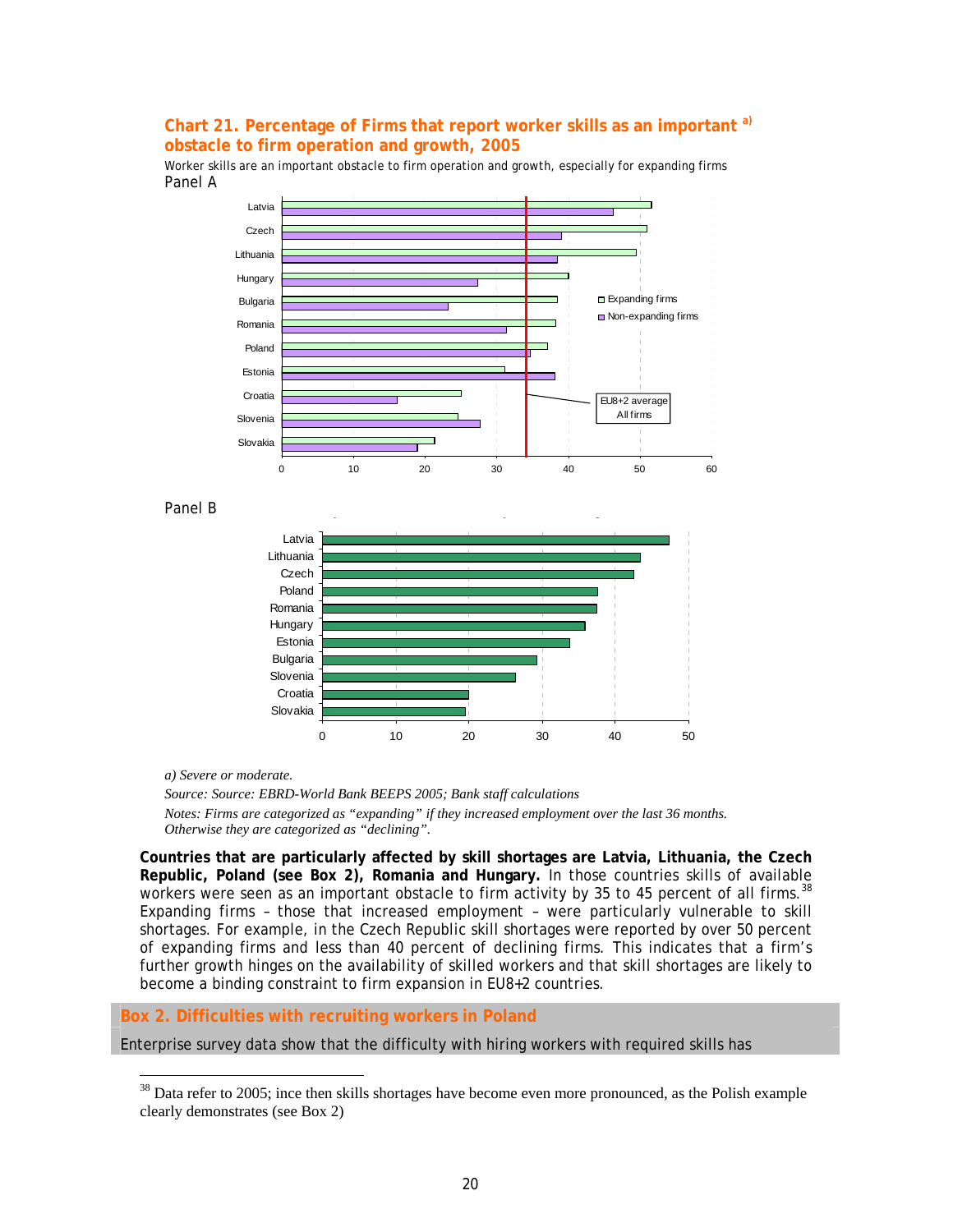significantly increased in Poland in the last two years. Since end 2005 skill shortages have moved from 13th position in the ranking of obstacles to growth to become firms' top concern in 2007 (reported by 13 percent of enterprises). The most affected is the construction sector (34% of enterprises), but also increasingly manufacturing (15%) and trade (7%). The companies have problems not only with hiring new staff but also with retaining workers.

#### **Chart B2.1. Employers perceive increasing hiring difficulties as the main obstacle to growth…**

Enterprises reporting hiring difficulties in an open survey on key obstacles to growth (in %) and the rank of this obstacle



#### **Chart B2.2. … in particular in construction, but also in manufacturing and trade**

Enterprises reporting hiring difficulties in an open survey in 2Q 2007, % by sector



#### *Source: NBP (2007). Source: NBP (2007).*

A survey of hiring difficulties conducted by the National Bank of Poland revealed that in 2007 as many as 60% of enterprises reported problems with recruiting workers, up from 42% in 2006. Firms have particular problem with finding skilled workers (55% of firms). However, increasingly they also report problems with hiring unskilled workers (24% of firms)

#### **Chart B2.3. Hiring difficulties are reported by an increasing number of companies…**

Enterprises reporting hiring difficulties (in a direct question on staff shortages), %



#### **Chart B2.4. … already more than a half companies in construction, manufacturing and services**

Enterprises reporting hiring difficulties (in a direct question on staff shortages) in 2Q 2007, % by sector

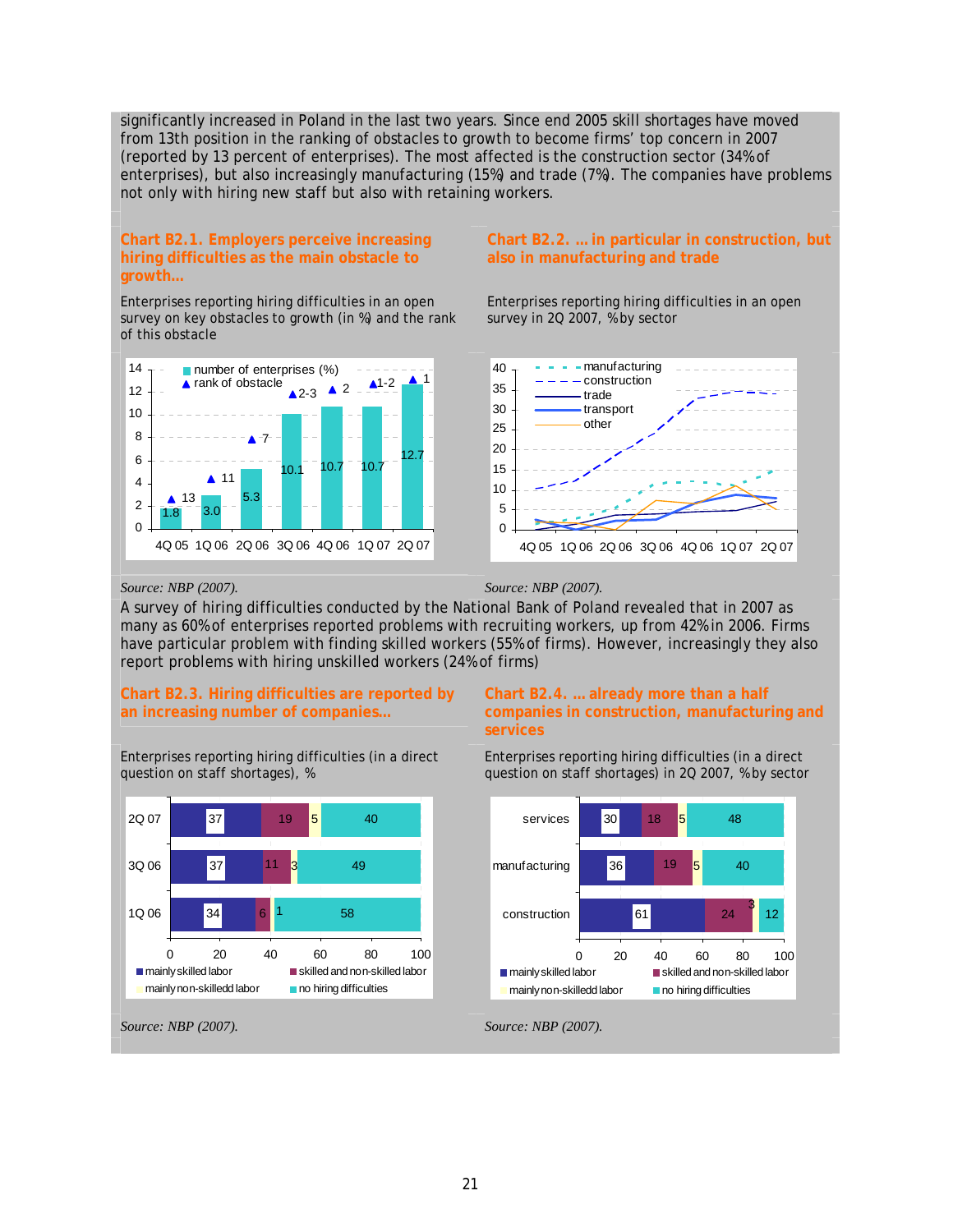The most affected is the construction industry, where hiring problems are reported by close to 90 percent of firms. Construction firms mostly have difficulties with recruiting skilled (85%) but also with non-skilled workers (27%). But other industries experience skill shortages, too. In manufacturing and in services, over 60 percent of firms find it difficult to find workers with required skills. In trade the proportion is smaller, but still substantial (50 percent).

*Source: National Bank of Poland 2007.* 

**Hiring a worker with required skills takes a long time, particularly in the case of skilled workers**. Time needed to hire a qualified worker is significant, especially at higher skill levels (Chart 22). However, the severity of skill shortages varies significantly across countries ([Chart 23\)](#page-24-0).

#### <span id="page-24-0"></span>**Chart 22. Time needed to fill a vacancy (in weeks)**

Filling a vacancy is time consuming... **Example 20 and varies across countries** 



*Source: EBRD-World Bank BEEPS 2005; Bank staff calculations* 

*Notes: Data refer to EU8+2 countries and Croatia Non-production worker: e.g. administrative or sales worker.* 

#### <span id="page-24-1"></span>**Chart 23 Time needed to fill a vacancy for a skilled worker (in weeks)**





*Source: EBRD-World Bank BEEPS 2005; Bank staff calculations* 

**In some countries further evidence of growing labor and skills shortages comes from increasing vacancy rates.** In Latvia, Lithuania and Poland vacancy rates have been growing since 2005 and are particularly high in construction. In Lithuania and Latvia the manufacturing sector also seems to be affected with vacancy rates almost tripling since 2005. A slight upward trend is visible also in trade services.

#### **Chart 24. Vacancy rates by sector in selected EU8+3 countries**



Labor shortages are evidenced in growing vacancy rates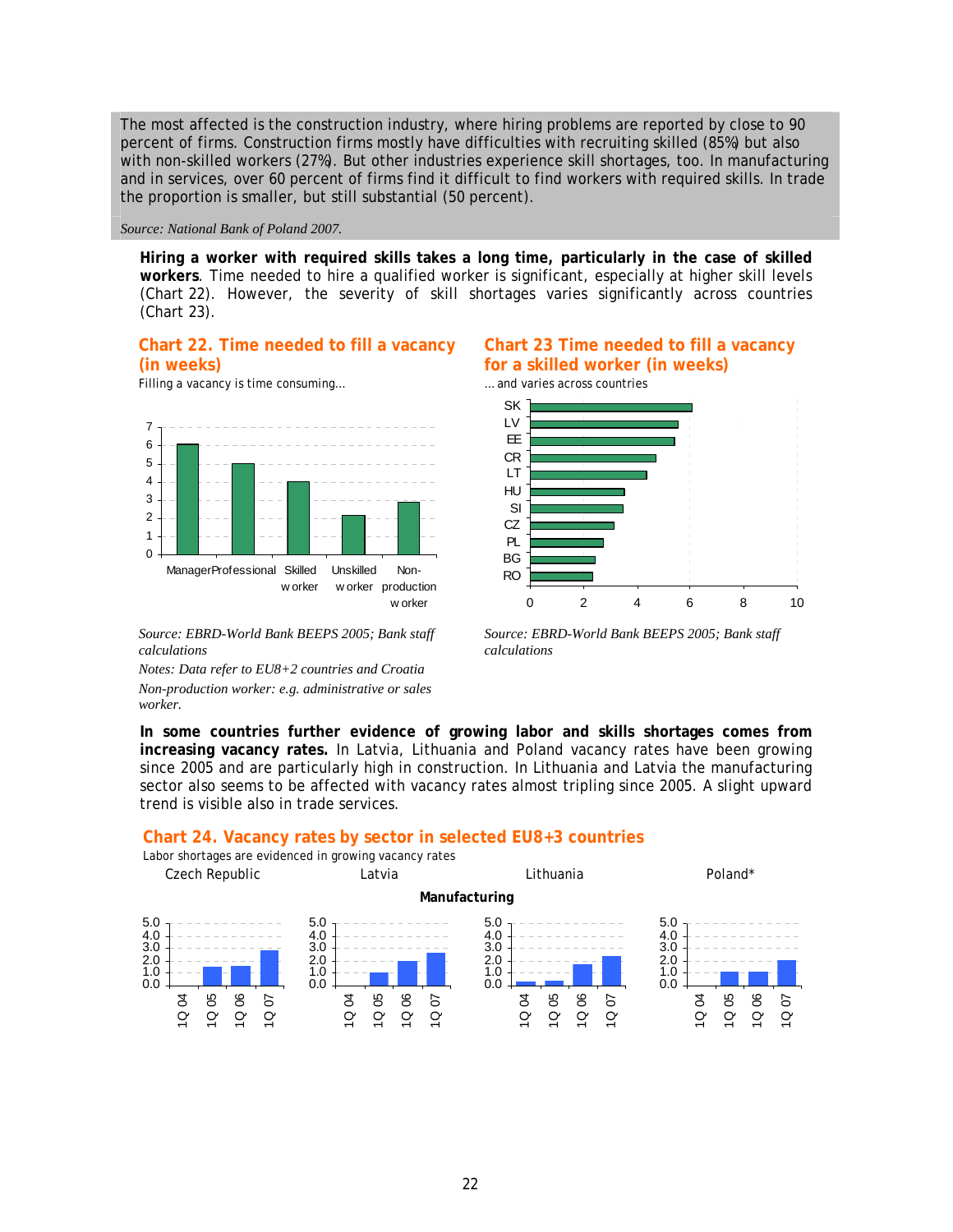



**Labor shortages are also translating into mounting wage pressures, with wages growing in excess of productivity gains**. Wages are accelerating on the back of increased demand and skill shortages. In a number of sectors, notably in construction, the salary increases exceed growth of labor productivity, translating into higher unit labor costs.

#### **Chart 25. Unit labor costs in construction, yoy %**

Wages growing in excess of productivity are driving upward trend in ULC in construction…



**Chart 26. Unit labor cost in industry, yoy %** 

… but upward trends are also visible in industry



*Source: Eurostat, CSOs, Bank staff calculations Source: Eurostat, CSOs, Bank staff calculations* 

**The unemployed often lack skills required by the employers and cannot fill available job vacancies.** Chart 27 shows that the number of workers with basic skills (less than upper secondary e[ducation\)](#page-26-0) is higher than the number of jobs requiring only basic skills.<sup>39</sup> This implies that many of the unemployed, those with low skills, will not be able to find em[plo](#page-25-0)yment even if there are more job vacancies, because they lack skills required in the newly crated jobs. There is thus an excess supply of low-skilled labor in the region, pointing to a strong structural component of unemployment (see section II). The "excess supply" of unskilled labor seems to be particularly pronounced in Bulgaria, the Czech Republic, Hungary and Slovakia. Addressing structural unemployment – substantial skill gaps and mismatches prevailing in most EU8+2 countries – poses a considerable policy challenge.

<span id="page-25-0"></span> $\frac{39}{29}$  Under the assumption that the total number of jobs equals the labor force.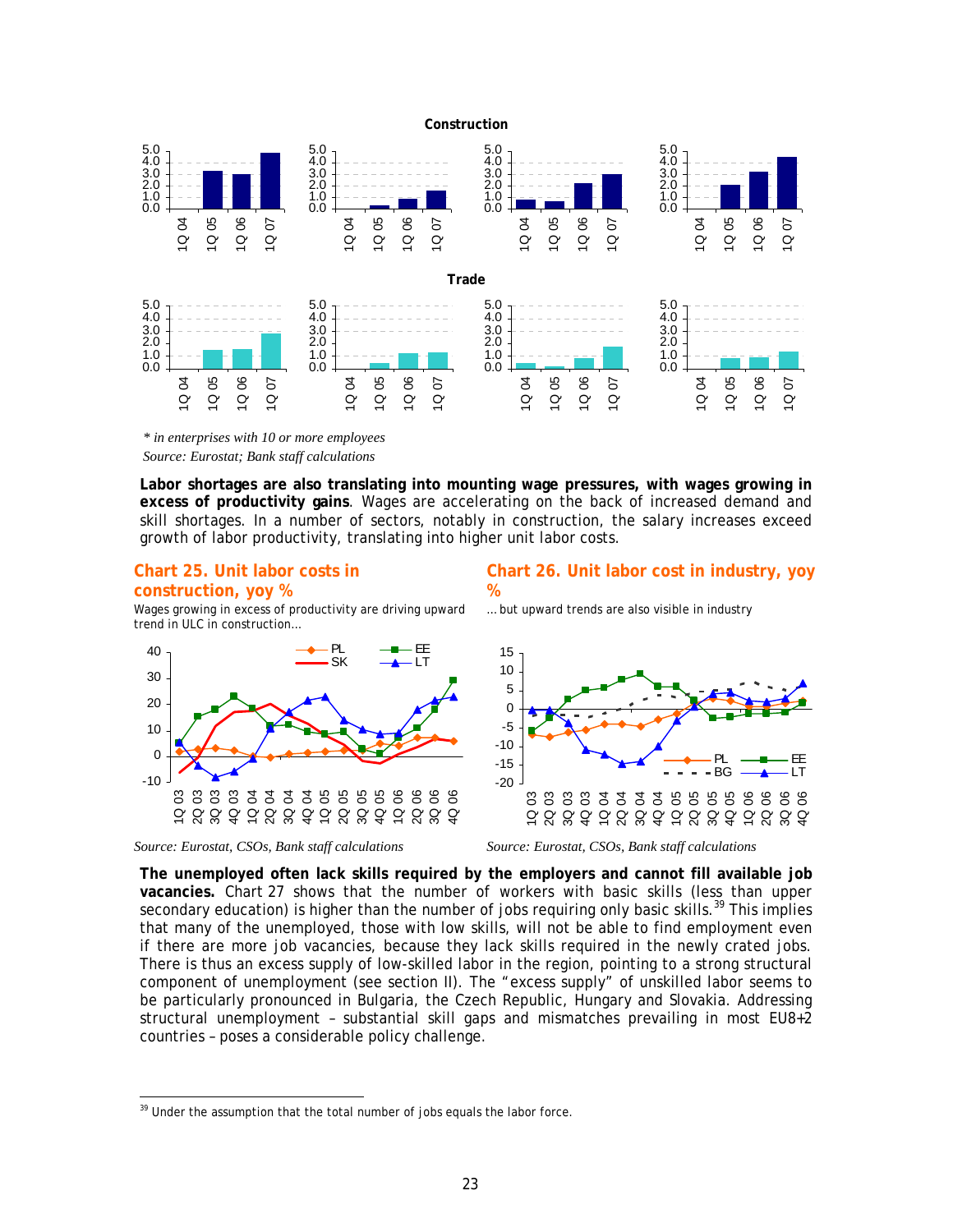#### <span id="page-26-0"></span>**Chart 27. "Excess Supply" of Labor by Educational Attainment, 2006**

Low skills are in excess supply: the unemployed tend to have lower education than that required by employers, which limits their employment prospects



#### *Source: Eurostat*

 $\overline{a}$ 

*Notes: "Excess supply" is measured as the difference between the percentage share of workers with given educational attainment in unemployment and in employment. A positive (negative) value means that that the unemployed more (less) frequently have given educational attainment than the employed. The educational structure of employment proxies that of labor demand. The educational structure of unemployment proxies that of excess labor supply. Thus the difference between those two structures shows the magnitude of the educational mismatch.* 

**The substantial skills mismatch characteristic of most EU8+2 labor markets may mean that skills acquired under central planning became obsolete, but also may suggest that education systems are not effective in producing workers with the kinds of skills needed in modern economies.** For instance, PISA results suggest that EU8+2 students perform poorly relative to the best performing old member states.  $40$  While showing improvement since 2000, students in EU8+2 countries scored significantly belo[w](#page-26-1) the best performing countries among the old member states. On average, students in the new member states perform closer to the poorest performing old member states – Greece, Italy, Spain, Portugal and Luxembourg – than the best performing old member states (Belgium, Finland, Ireland, the Netherlands, and the UK) [\(Chart 28\)](#page-27-0).

<span id="page-26-1"></span><sup>&</sup>lt;sup>40</sup> PISA stands for Program for International Student Assessment carried out by the OECD for 15-year-old students. PISA results are generally considered to provide the best available cross-country assessment of how well education systems are doing in providing skills relevant for the future.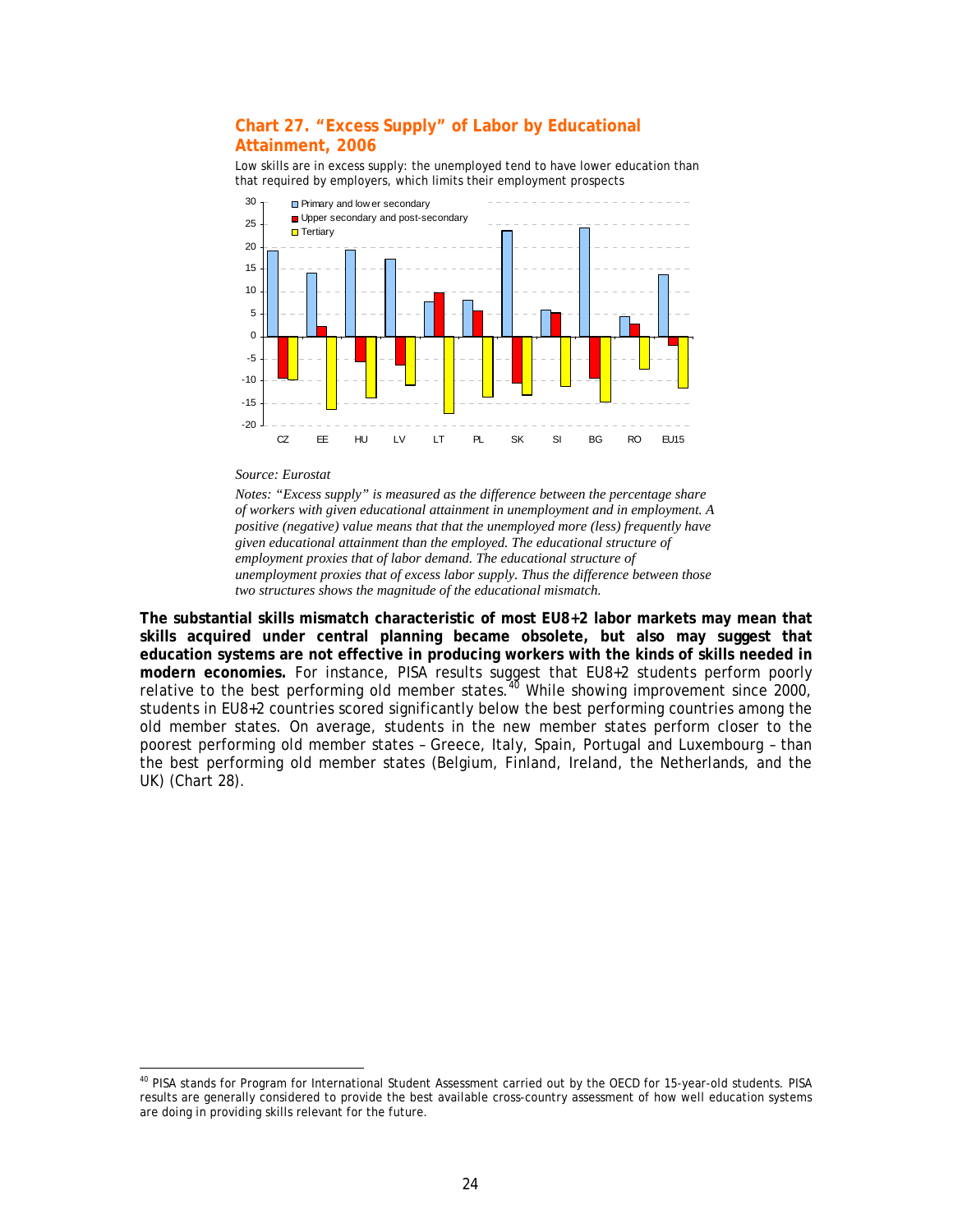#### <span id="page-27-0"></span>**Chart 28. Average scores of 15-year old students in OECD PISA Assessment, 2000 and 2003**<sup>[41](#page-27-1)</sup>



*Source: PISA scores from OECD website, Bank staff calculations* 

**To conclude, the recent strong growth in labor demand in the region has given rise to the shortages of workers with adequate skills.** Skills shortages have been often amplified by outmigration associated with the opening of the EU15 labor markets. However, skill shortages often coincide with still high unemployment rates and low rates of labor force participation. This is because many of the unemployed and the inactive lack skills required in a modern economy. Human capital may thus become a binding constraint on future economic growth. This points to the need to reform the educational system so as to make it responsive to the fast changing labor market demands.

### **VI. Addressing Labor Shortages: Policy Options**

**Labor and skill shortages have become a major labor market issue in EU8+2 economies.** To address the emerging labor market challenges the countries need to increase the *effective* labor supply, that is supply of workers that have incentives to actively seek employment, and skills that enable them to take the newly created jobs. To do so they need to move in three directions:

- **IMPROVE LABOR SUPPLY INCENTIVES through reforming the social security systems and** enhancing the opportunities for flexible work arrangements;
- **IMPROVE WORKER SKILLS through reforming the educational systems so as to make them** more responsive to labor market demands;
- **IMPORTED 10 IMPORT 10 IMPORT 10 IMPORT 10 IMPORT 10 IMPORT 10 IMPORT 10 IMPORT 10 IMPORT 10 IMPORT 10 IMPORT 10 IMPORT 10 IMPORT 10 IMPORT 10 IMPORT 10 IMPORT 10 IMPORT 10 IMPORT 10 IMPORT 10 IMPORT 10 IMPORT 10 IMPORT 10** workers.

The exact combination of factors causing labor shortages varies across EU8+2 countries. Accordingly, policies to address them need to be tailored to country-specific conditions. This entails identifying binding constraints to increasing effective labor supply at a country level. While in some countries reforms should focus more on improving worker skills, in others they should focus more on removing labor supply disincentives created by the social security systems or on enhancing labor market flexibility.

#### ¾ **Improving labor supply incentives**

**The two target groups are youth and older workers.** Measures to raise labor force participation by *young workers* include enhancing labor market flexibility through: promoting flexible work arrangements, such as part-time and temporary contracts; the development of temporary work agencies; and improving employment services, such as job search assistance

<span id="page-27-1"></span><sup>11&</sup>lt;br>Averages of EU15, EU8+2 and good and poor performers in EU15 are unweighted country averages (i.e. Germany's score is treated with the same weight as Luxembourg's score).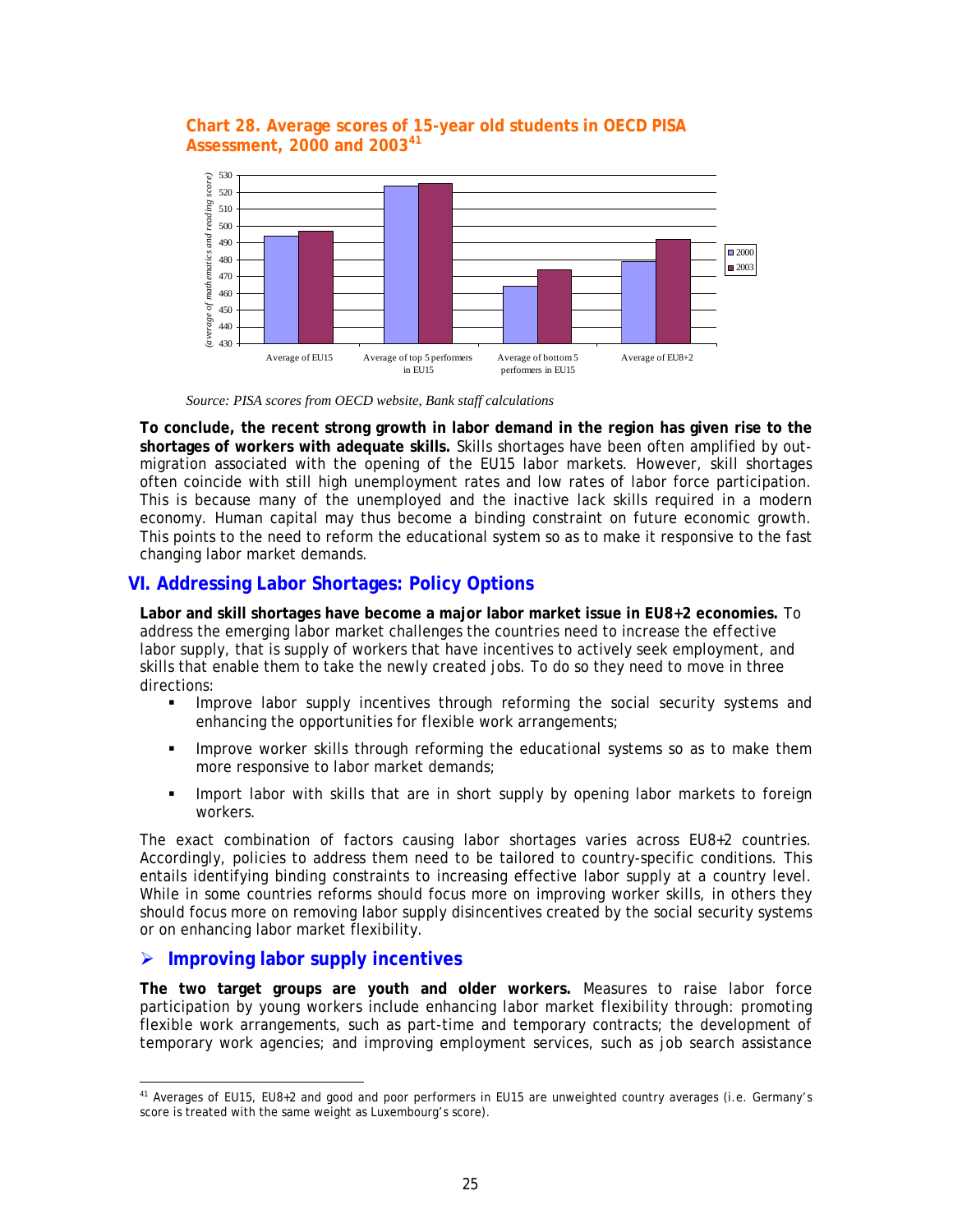and vocational counseling. Countries where the statutory minimum wage is relatively high (40 or more percent of the average wage) should consider introducing a youth sub-minimum (around 80 percent of the adult wage) to encourage employers to hire inexperienced workers of uncertain productivity. Finally, youth employment can be fostered by a targeted reduction in social security contributions.<sup>[42](#page-28-0)</sup> This would entice youth to enter the labor market by raising the take-home pay, and can also encourage employers to hire young workers by lowering their cost.

**Measures to raise the labor force participation of older workers – with the aim of reaching the 60 percent employment target – include first and foremost limiting early retirement.**  This should be achieved by tightening eligibility conditions and lowering the benefit replacement rate in the case of retirement before reaching the statutory age. This should be coupled with strengthening financial incentives to defer retirement by increasing the accrual factor.<sup>[43](#page-28-1)</sup> Old age pensioners should also be allowed to combine work with benefit receipt (although the benefit may be reduced) after reaching the statutory retirement age. Furthermore, the official retirement age should be gradually increased to at least 65 years and equalized for men and women. The abuse of disability schemes (i.e., fraudulent claims) should be eliminated by improving governance, curbing corruption and enforcing eligibility conditions. Experience of other countries may be useful including that of Holland and Poland both of which had exceptionally high rates of utilization of disability insurance but managed to tighten the system by making appropriate changes to the rules and administrative practices. Finally, reentry of older workers to the labor market can be facilitated by the provision of well designed employment services, including options for retraining and skill upgrading.

#### ¾ **Making educational systems more responsive to changing labor market needs**

**Reforms aimed at improving worker skills include (a) providing solid foundation for continuous learning to as many students as possible, (b) expanding life-long learning opportunities, and (c) linking training to trends in the industrial and occupational profile of labor demand.** All this is essential for developing an adaptable labor force and preparing workers for the world of increasing occupational mobility caused by the rapid technological progress.

**Providing a solid foundation for future learning is important for two reasons.** This broad category includes improving access to and the quality of education. First, with some foresight and planning, new graduates can bring skills which are in short supply to the labor market. Second, and perhaps more important in the context of EU8+2's aging (and, in some cases, shrinking) population, a solid educational foundation has been shown to be a key determinant of the extent to which workers continue to upgrade their skills throughout their working careers. To accomplish these goals the EU8+2 countries must address two problems First, many of them continue to have an early and clear separation of students between general and narrow vocational education with few possibilities for switching between the two types at a later stage. This practice is continuing in EU8+2 while the global trend is to introduce secondary education curriculum which prioritize skills and competencies that go beyond, and cut across, the traditional general-vocational divide.<sup>[44](#page-28-2)</sup> Second, available data suggest that the quality of education is lagging behind most of the older EU member states, especially with regarding to the types of skills that are most needed in jobs for which demand is growing the fastest.

**Encouraging life long learning is critical in a world of rapid technological change, where specific vocational qualifications (as opposed to general literacy and numeracy skills)** 

a<br><sup>42</sup> Such schemes were introduced, for example, in Belgium, France and the Netherlands (see OECD 2003)

<span id="page-28-1"></span><span id="page-28-0"></span> $43$  The rate at which pension benefit builds up with the length of service.

<span id="page-28-2"></span><sup>&</sup>lt;sup>44</sup> See, for instance, World Bank 2005: "Expanding Opportunities and Building Competencies for Young People - A New Agenda for Secondary Education"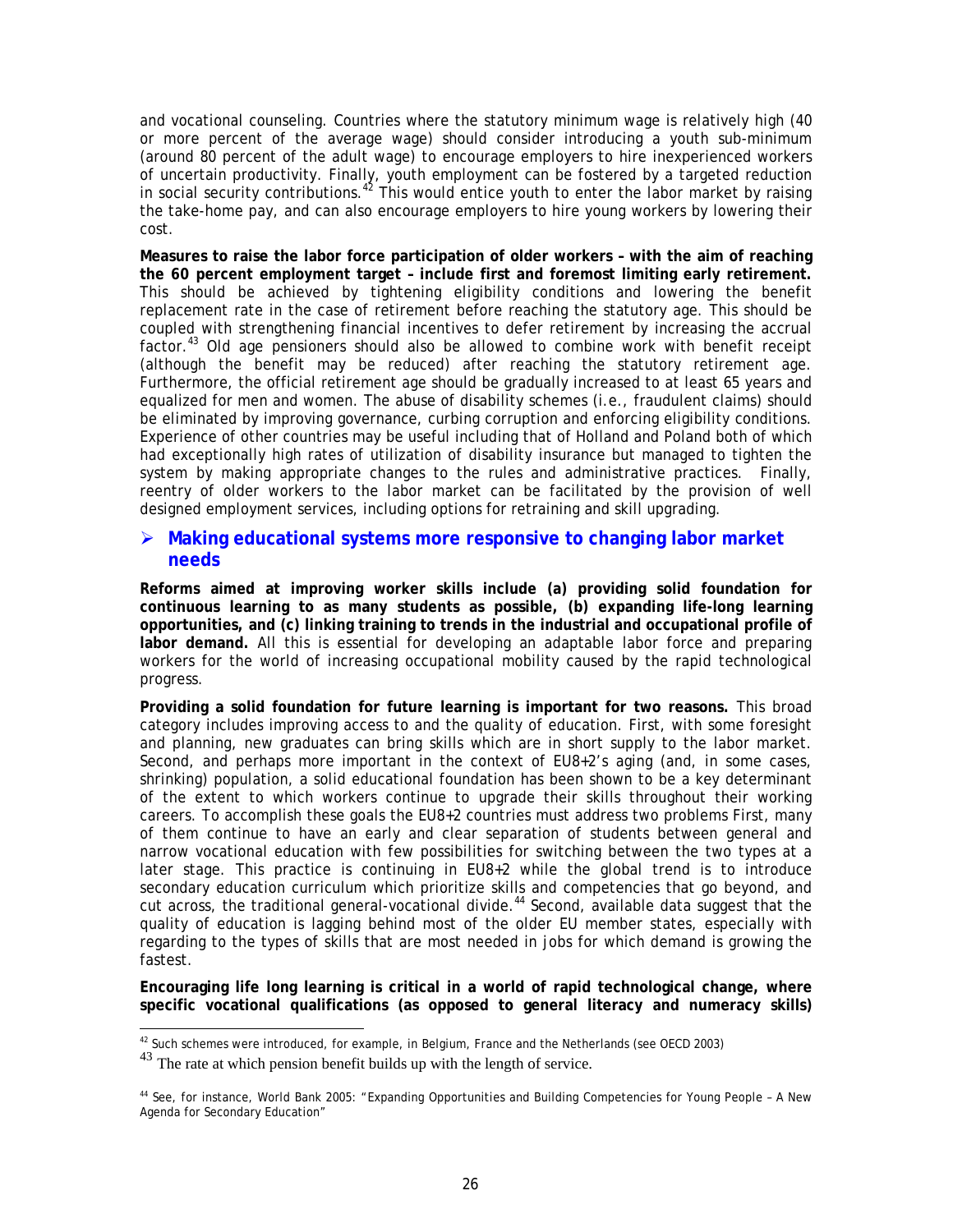**acquired at school fast become obsolete.** This is coupled with a fast pace of generation of new knowledge, which workers need to master to successfully perform their jobs. Furthermore, the fast rate of job reallocation, characteristic of dynamic modern economies, compels workers to move frequently from old to new jobs, which often require different skills. Finally, technological progress tends to be biased towards higher skills, which means that workers need to be able to upgrade their skills to meet the changing job requirements.

**EU8+2 countries are falling behind when it comes to lifelong learning (with the noticeable exception of Slovenia).** In the best performing countries in the EU, more than 25 percent of adults participate in some form of education and training. By comparison, on average, only 5 percent of adults participated in such learning in EU8+2. To accelerate income convergence, not only this gap should be narrowed, but EU8+2 should be leading the way.

**Improving the quality of learning and expanding life long learning is costly.** Ways to avoid large increases in the education budget include: i) transferring more of the cost of postsecondary education, including lifelong learning, to beneficiaries. This would involve shifting part of the fiscal burden to workers as well as employers by allowing training institutions to charge fees; and ii) encouraging the growth of private institutions. In the education sphere, private entrepreneurs are unlikely to participate if no clear policies are articulated for fees and there is uncertainty regarding the possible public provision of similar (and cheaper) services. However, within a well-specified framework (and possible with financial incentives to start up), policy makers can encourage private institutions to provide training. This shifts the risks and difficulties associated with determining labor market demands to the private sector which is usually better equipped to provide just-in-time vocational training.

**Linking training provision to trends in industrial and occupational profile of labor demand.** This is critical for labor market relevance of training programs and training institutions. Especially in the case of vocational education and training it should be the employer who is considered as the primary customer. One way of achieving this is through actively involving employers in curriculum development. Another and complementary method is to utilize information on the current and projected trends in labor demand. This in turn assumes the development of good labor market information systems, which provide data on changes in employment, wages and job vacancies by industry and occupation.

**On-the-job training can play an important role in improving the supply of workers with relevant skills.** On the job training provided through the private sector can ensure help to provide certain needed skills in a more timely and cost effective fashion than can be done through the public system. However, there is not a long history of the such training programs among the EU8+2 in part because shortages are relatively new and skilled workers were readily available in the earlier structural reform stage of transition when there was significant labor surplus, and because many newer firms are too small to develop programs. Tax incentives and support using EU funds may be effective means of stimulating such initiatives.

#### ¾ **Opening labor markets to foreign workers**

**This is a fast way of dealing with labor and skills shortages.** There are signs that some of EU8+2 countries are increasingly willing to adopt this strategy. For example, in the face of labor shortages, Poland has recently removed some bureaucratic barriers to employment of foreign workers, resulting in significant growth in immigrants employment. However, changes are partial and restrictions on foreigners' employment still remain.

None of the EU8+2 labor markets can be considered fully open to foreign workers. This is not without reason. Opening the domestic labor market to foreign workers is politically a highly sensitive issue. Trade unions usually strongly oppose such moves arguing that foreign workers take the jobs from the unemployed, that they will "unfairly" compete with domestic workers and will bid wages down. Furthermore, a large scale inflow of foreign labor may fuel social tensions and weaken social cohesion. For all these reasons countries tend to adopt a cautious approach to the opening of their labor markets. A delicate balance needs to be struck between